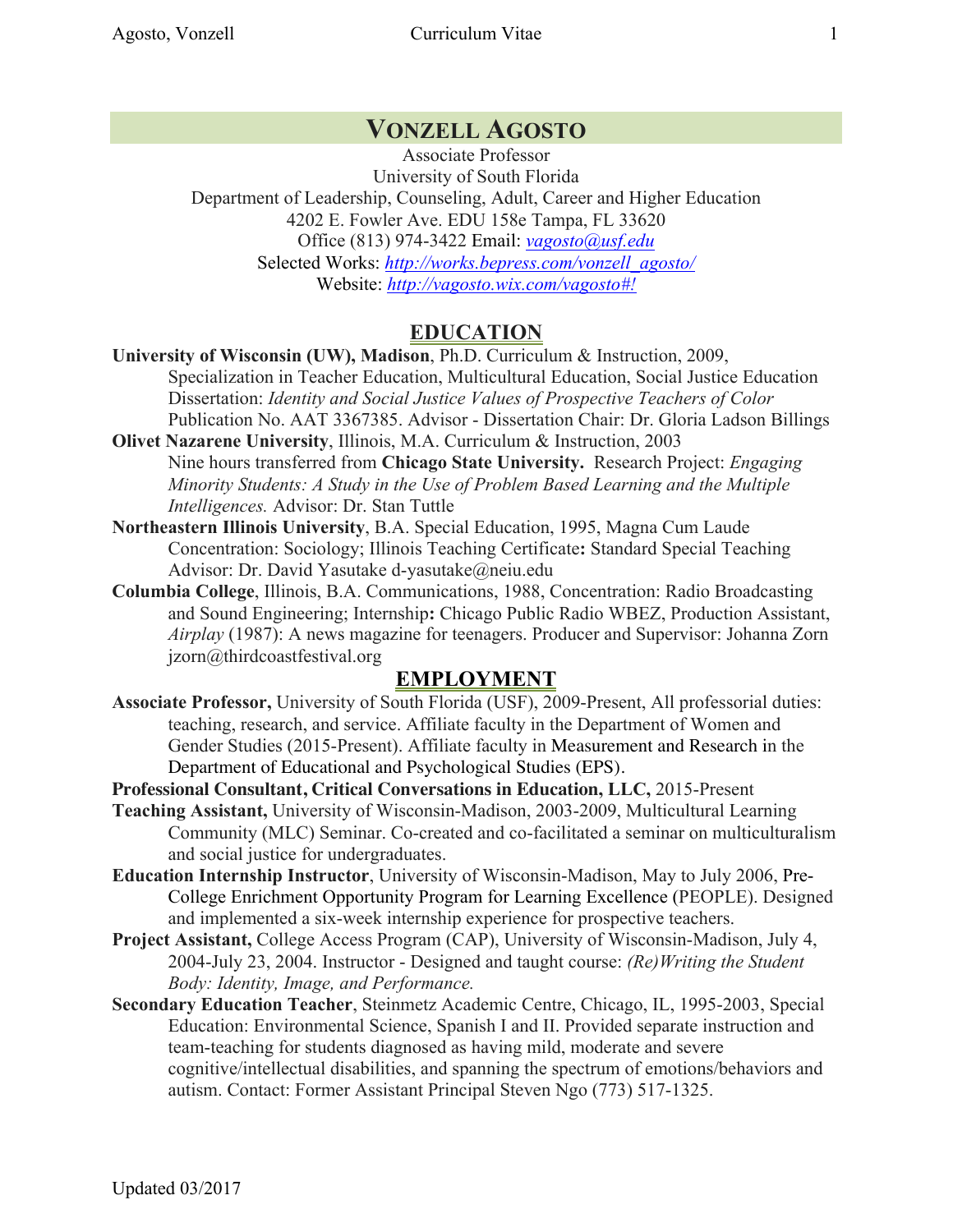# **HONORS AND AWARDS**

Early Career Scholar (2015): AERA Critical Issues in Curriculum and Cultural Studies SIG Social Justice Teaching Award (2014): AERA Leadership for Social Justice (LSJ) SIG Exemplary Diversity Scholar (2009-2010): National Center for Institutional Diversity (NCID) Vilas Travel Grant Recipient (2008-2009): University of Wisconsin (UW) Madison Graduate Scholar Associate (2007-2008): UW System Institute on Race and Ethnicity (IRE) Thora Wick Homme Memorial Scholarship (2007): University of Wisconsin - Madison Ford Dissertation Fellowship Honorable Mention (2007): Ford Foundation

# **TEACHING**

My teaching philosophy is captured by the phrase: equitable excellence. My aim is to cultivate curriculum leadership in practice and research that expands equity and quality in education. Curriculum leadership includes understanding how decision-making about curriculum and instruction influences the distribution of resources, recognition, opportunities, access, and outcomes to affect expression, identity construction, and determination. I provoke exploration of how social context, culture, and power matter and rely on critical inquiry and culture-based knowledge to support curriculum leadership development and social transformation.

### **Graduate Level Courses Taught**

PhD: Critical Race Theory (Spring, 2018) PhD: Philosophies of Inquiry, EEX 7743: USF 2015, 2016, 2017 PhD: Curriculum Theory, EDG 7931: USF 2012, 2013, 2016, 2017 PhD: Analysis of Curriculum and Instruction, EDG 7667: USF 2010, 2015, 2017 PhD, EDS: Issues in Curriculum and Instruction EDG 7692: USF 2015, 2016 MA: Foundations of Curriculum EDG 6627: USF 2009-Present (Face to Face and Online) MA: School Curriculum Improvement, EDG 6285: USF 2013, 2014, 2015

### **Course or Certificate Development**

Qualitative Research Certificate development with Dr. Jennifer Wolgemuth, 2016-2017 Narrative Inquiry (with Drs. Jennifer Wolgemuth and Phyllis Jones) 2016-2017 Curriculum Improvement (with Dr. Mann) 2012-2013 (USF); Curriculum Theory (with Dr. V. Janesick) 2010-2011 (USF); Culturally Relevant Leadership across Diverse Communities (Drs. Karanxha, Black, & Bruner) 2011 (USF)

## **Graduate Student Mentorship**

Successful Dissertation Defenses (In Program)

• Felita Grant Lott (2013): *Parental Involvement Perspectives of African American Grandmothers.* Position Taken: School principal, 2013. (Co-Chair with Dr. Karanxha).

### *Member*

- Eric Hall (2014): *A Portraiture of Leadership as Enacted by School Administrators Working in Alternative Educational Settings.* Student is a high level administrator in an organization servicing alternative schools.
- Heather Sadler (2014): *"I Demand…Sorry, I Apologize": Power, Collaboration, and Technology in the Social Construction of Leadership Across Diversity*. Student is an online curriculum developer for military housing.
- Claudius Effiom (2014): *Principal Experiences in a School Consolidation*, Now principal,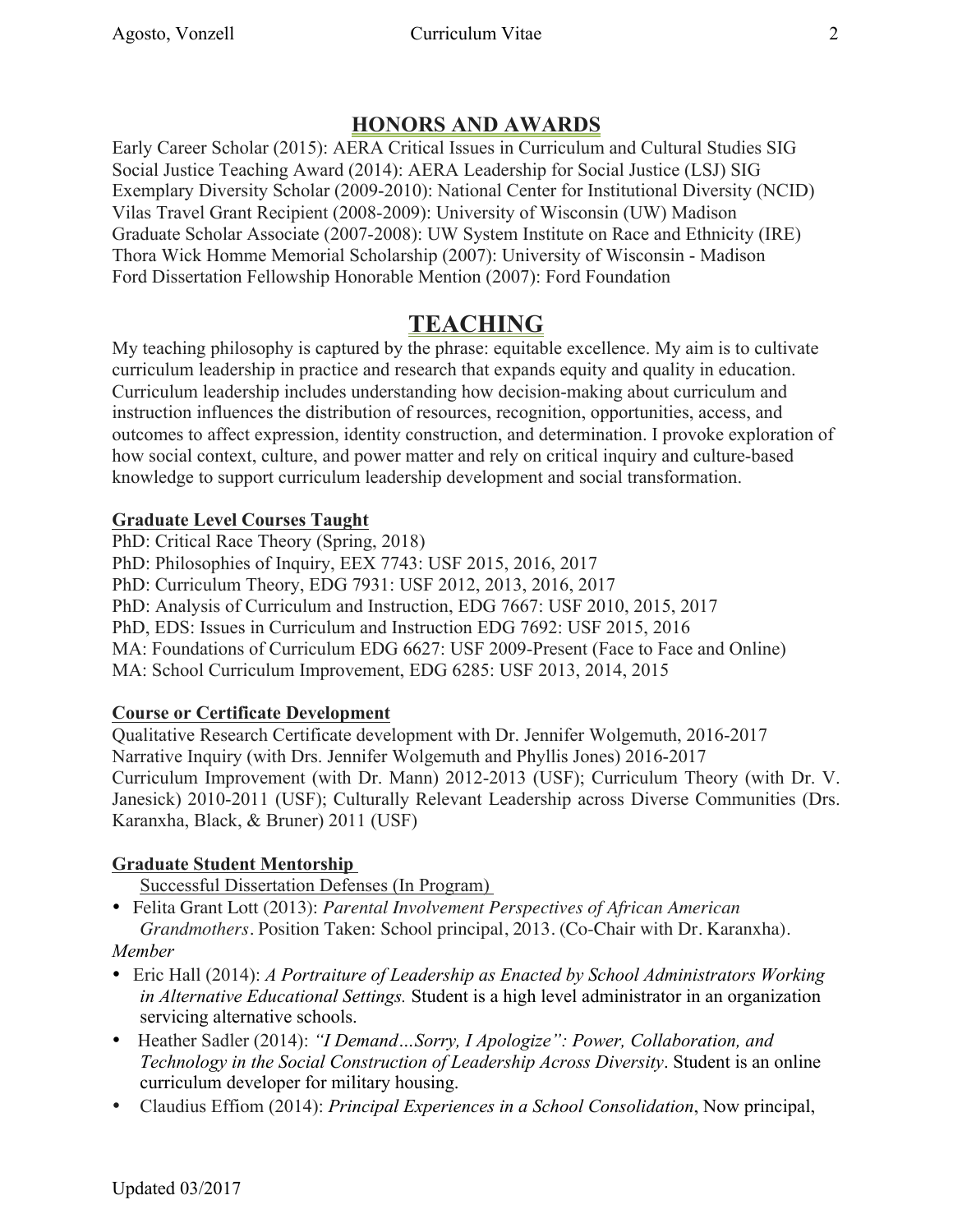• Amy J. Samuels (2013): *Negotiating Race-Related Tensions: How White Educational Leaders Recognize, Confront, and Dialogue about Race and Racism*. Position Taken: Tenure Track Position, University of Montevallo, 2015.

Successful Dissertation Defense (Out of Program) Member

- LaTosha Thomas (2016, Counseling). *The Impact of Diversity on Student Engagement and Academic Success.* Continuing employment at USF.
- David Valdéz: (2016, Social Sciences). *Representation of Adolescent Identity Status through Facebook Use: A Qualitative Multi-case Study of Adolescent Digital Behaviors.* Teacher.

## **Dissertation Chair (8)**

Angela Passero, 2013-Present, Writing dissertation 2016-2017 (Educational Leadership) Janice Barge Clarke, Writing proposal, 2017 (Educational Leadership) Holly Tabak Magaditsch: Collecting data 2017 (Educational Leadership) Carrie Gentner: Writing proposal, 2017 (Educational Leadership) Heather McConnell: Writing proposal, 2017 (Educational Leadership) Angel Hernández: Qualifying Exam, Spring 2017 (Educational Leadership) Tara Nkrumah: Writing proposal Spring 2017 (Educational Leadership) Ericka Roland: Writing proposal Spring 2017 (Educational Leadership)

## **Dissertation Co-Chair (Lead\*) (with Dr. William R. Black) (2)**

Randria Williams\*, 2012-Present, Defending proposal Fall 2017 (Educational Leadership) Roderick Jones\*, 2013-Present, Writing proposal 2017 (Educational Leadership)

### **Dissertation Co-Chair (Lead\*) (with Dr. Zorka Karanxha) (3)**

Andrew Bratspis\*, 2015-Present, Writing proposal Fall 2016 (Ed. Leadership) (Co-chair) Sean Dickerson, 2015-Present, Writing proposal 2016-2017 (Ed. Leadership) (Co-chair) Robin Mobley, 2010; Readmit 2014, Writing proposal Fall 2016 (Ed. Leadership) (Co-chair)

## **Dissertation Co-Chair (with Dr. Jose Castillo) (1)**

Sujay Sabnis: Qualifying exam, Fall 2016, Internship 2017 (School Psychology)

## **Dissertation Co-Chair (with Dr. Ruthmae Sears) (1)**

Lakesia Dupree: Taking courses 2016-2017 (Math and Elementary Education)

## **Dissertation Co-Chair (with Nathan Fisk) (1)**

María Migueliz Valcarlos, Taking courses 2016-2018 (Instructional Technology)

## **Dissertation Committee Member (28)**

Yu Hin "Gary" Lam: Collecting data 2017 (School Psychology) Brenda Johnson: Writing dissertation 2017 (Adult Education) Omar Salaam: Writing dissertation, 2016-2017 (Educational Leadership) LaTeesa Allen: Writing proposal, Fall 2016 (Educational Leadership) Jessica Wilson: Writing dissertation, Spring 2017 (Mathematics Education) Carrie Toreky: Qualifying exam, Fall 2017 (Mathematics Education) Silvia Blanco: Writing dissertation, 2016-2017 (Counseling)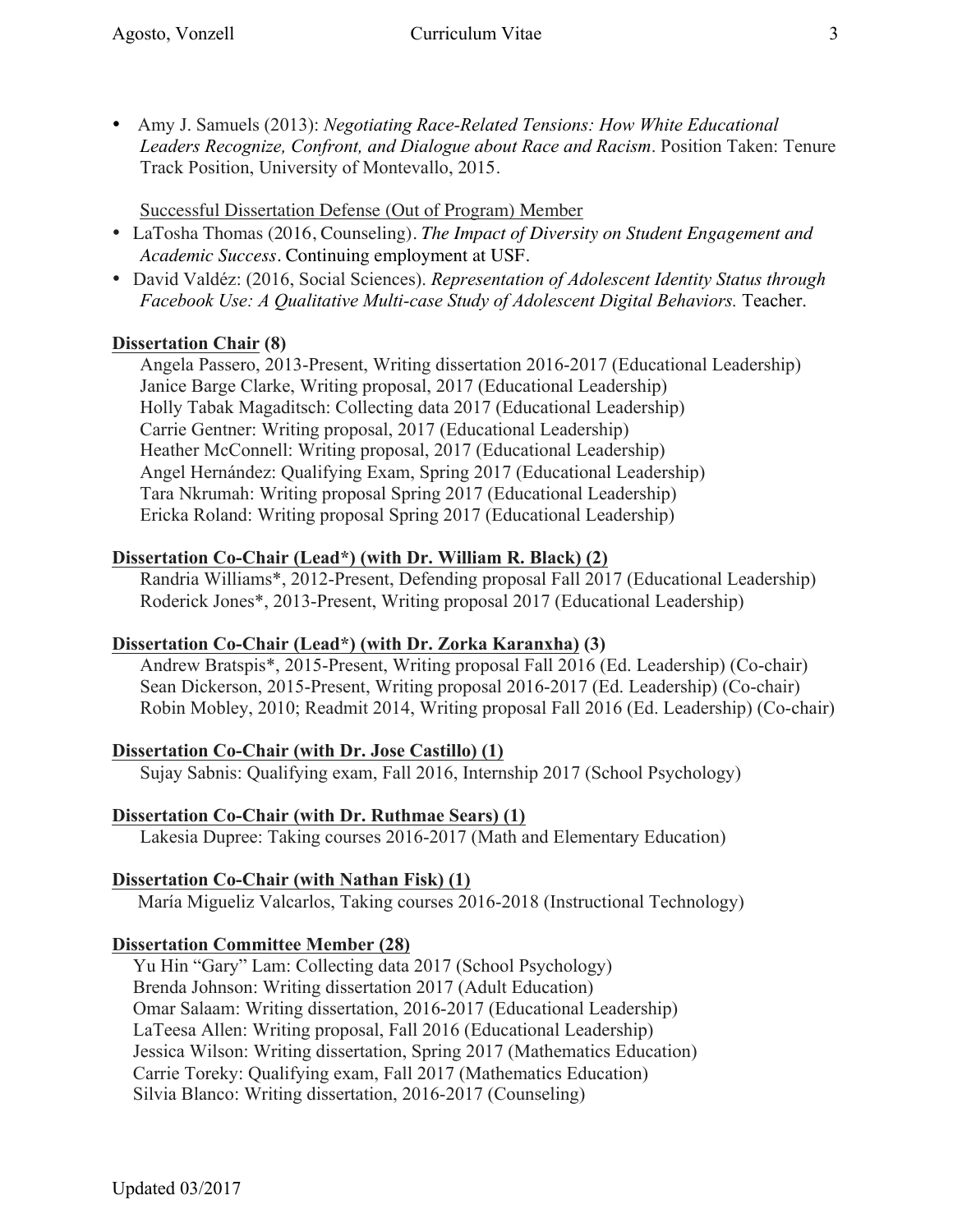Stephanie Green: Writing proposal 2017 (Educational Measurement) Tealia Berry: Writing dissertation 2017 (Adult Education) Dikeesha G. Brown: Writing proposal 2017 (Adult Education) Kymia Jackson: Qualifying exam 2017 (Adult Education) Giovanni Espinal: Taking courses 2017 (Adult Education) Mashainah Mallory: Writing Proposal, Spring 2016 (Elementary Education) Joanelle Morales: Qualifying exam, summer 2017 (English Education) Charles Bradley: Collecting data 2016-17 (Educational Leadership) Joseph Simmons: Qualifying exam 2017 (Educational Leadership) Jennifer Canady: Writing proposal 2017 (Educational Leadership) Shahlaine Dillon, Writing proposal 2017 (Educational Leadership) Terri Mossgrove: Qualifying exam 2017 (Educational Leadership) David R. Fisher: Taking courses 2017 (Educational Leadership) Rhonda Leslie: Taking courses 2017 (Special Education) Patricia Tyson: Taking courses 2017 (Special Education) Gordon Brobbey: Taking courses 2017 (Special Education) Lora Canlers: Taking courses 2017 (Special Education) Ashley White: Taking courses 2017 (Special Education) Nicholas Catania: Taking courses 2017 (Special Education) Vanializ Agramonte: Qualifying exam 2017 (Social Science Education) Alexander Ledford: Qualifying exam 2017 (Social Science Education

### **Educational Specialist Committee**

Jacqueline Hayes, 2016-2017, Transferred to Ed.D. 2017 Odalys Pritchard, 2016-2017, Transferred to Ed.D. 2017 Anthony Jones, 2016-2017, Transferred to Ed.D. 2017 Johan Van Ancken, 2016-2017, Transferred to Ed.D. 2017 Yinka Alege, 2016-2017, Transferred to Ed.D. 2017

### **INACTIVE OR CONVERTED TO EdS**

Amity Chandler: Inactive as of 2015 (Educational Leadership) Ronald Schuyler: Inactive as of 2015 (Educational Leadership) Kim Loy: Inactive as of Spring 2016 (Special Education)

#### **GRADUATED ED.S.**

Carrie Rath (2012-2014) (Educational Leadership)

**Berbecker Scholar Host** with Dr. Karanxha: Kathlene Bentley (2010) (Educational Leadership)

### **Mentees outside of Education**:

Doctoral Student, Engineering, Mandek Richardson: 2011-2014 Doctoral Student, Engineering John Shelton: 2011, Postdoc Carnegie Mellon; Assistant Professor Northern Illinois University

### **Honors College Thesis Chair – Undergraduate**

Aaliyah Haynes, 2016-2017, #Blacklivesmatter Tasneem Dawoodjee, "The Effects of Ethnic Studies on Conflict", 2015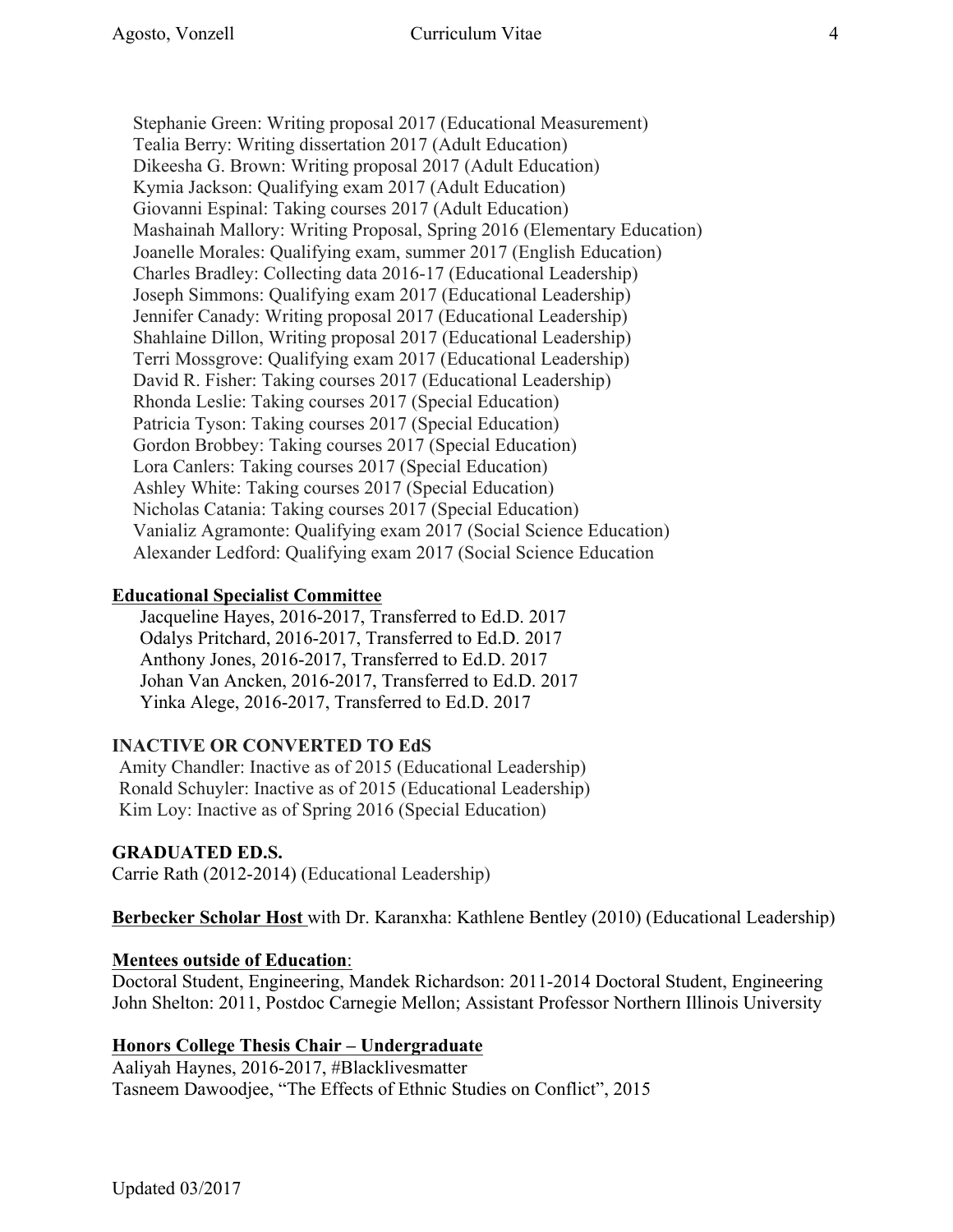### **Outside Chair - Dissertation Proposals or Final Defenses (2013 - Revived 2016)**

Jelena Vuksanovic, 03/2017 (dissertation); Lao Yiu 12/2016 (proposal); Gregory Samuels 06/2013 (proposal); Katherine Hawley 05/2013 (dissertation); Mitchel J. Ruzek 03/2013 (proposal); Mimi Li 01/2013 (proposal); Rina Bousalis 7/2013 (proposal).

# **RESEARCH**

My research agenda is situated across curriculum studies and educational leadership and consists of two overlapping strands of inquiry: Curriculum (and/or) Leadership and Anti-Oppressive Education (i.e., race, gender, disability) in the preparation, policy, and practice of educators. These strands support my central line of inquiry into curriculum (and/or) leadership exploring the they are understood and operationalized across cultures and contexts to support, challenge, or mediate social oppression (i.e., ableism, racism, sexism). In pursuing this line of inquiry I consider the role of politics, technology, ethics, arts/aesthetics, and culture (ethnic, popular, material). My agenda is motivated by two related questions: How can curriculum and leadership be more anti-oppressive? How is the struggle toward it (anti-oppressive curriculum and/or leadership) graceful (i.e., aesthetically pleasing)?

## **PUBLICATIONS UNDER REVIEW**

#### **Journal Articles (4)**

- Intersectionality in educational leadership: A critical literature review. *Review of Research in Education.* (Under review July 2017) **Agosto, V**., & Roland\*, E.
- A Phonographic curriculum: Meshwork, mash ups, and a mix, *Educational Studies,* (Due 7/2017). **Agosto, V.**
- Daughters of discipline: Girls and their mothers' views on school climate. Karanxha, Z., **Agosto, V.,** Cobb-Roberts, D., Mallory\*, M., McConnell\*, H., & Sabnis\*, S. (*R&R due 10/17*)
- Developing a mentoring network, virtually*.* Unterreiner, A., Beck, M., **Agosto, V.**, Cobb-Roberts, D., Nganga, C., Esnard, T., Aragon, A., Wu, K. & Karanxha, Z. (R&R due 09/2017)

### **REFEREED JOURNAL ARTICLES (\*co-authored with students - pre-candidacy) 2017**

- Art/is/try: Molding curriculum leadership and theory. *The National FORUM of Educational Administration and Supervision Journal* (In Press). **Agosto, V.**
- Black women resident assistants: Seeking and serving as bridges, givers, filters, mentors, advisors and community builders. *NASPA Journal about Women in Higher Education.* 1- 17. Roland, E.,\* & **Agosto, V.**
- Unpacking assumptions in best evidence systematic reviews: A critical construct synthesis approach, *Educational Researcher, 46*(3), 131-139. Wolgemuth, J. R., Hicks, T., & **Agosto, V.**
- Namesake schools: Vulnerable places and cultural narratives of the South. *Journal of*

*Curriculum and Pedagogy, 14*(1), 69-84*.* **Agosto, V.,** Kyobe, C.,\* & Elam, D. (2017).

### **2016 (3)**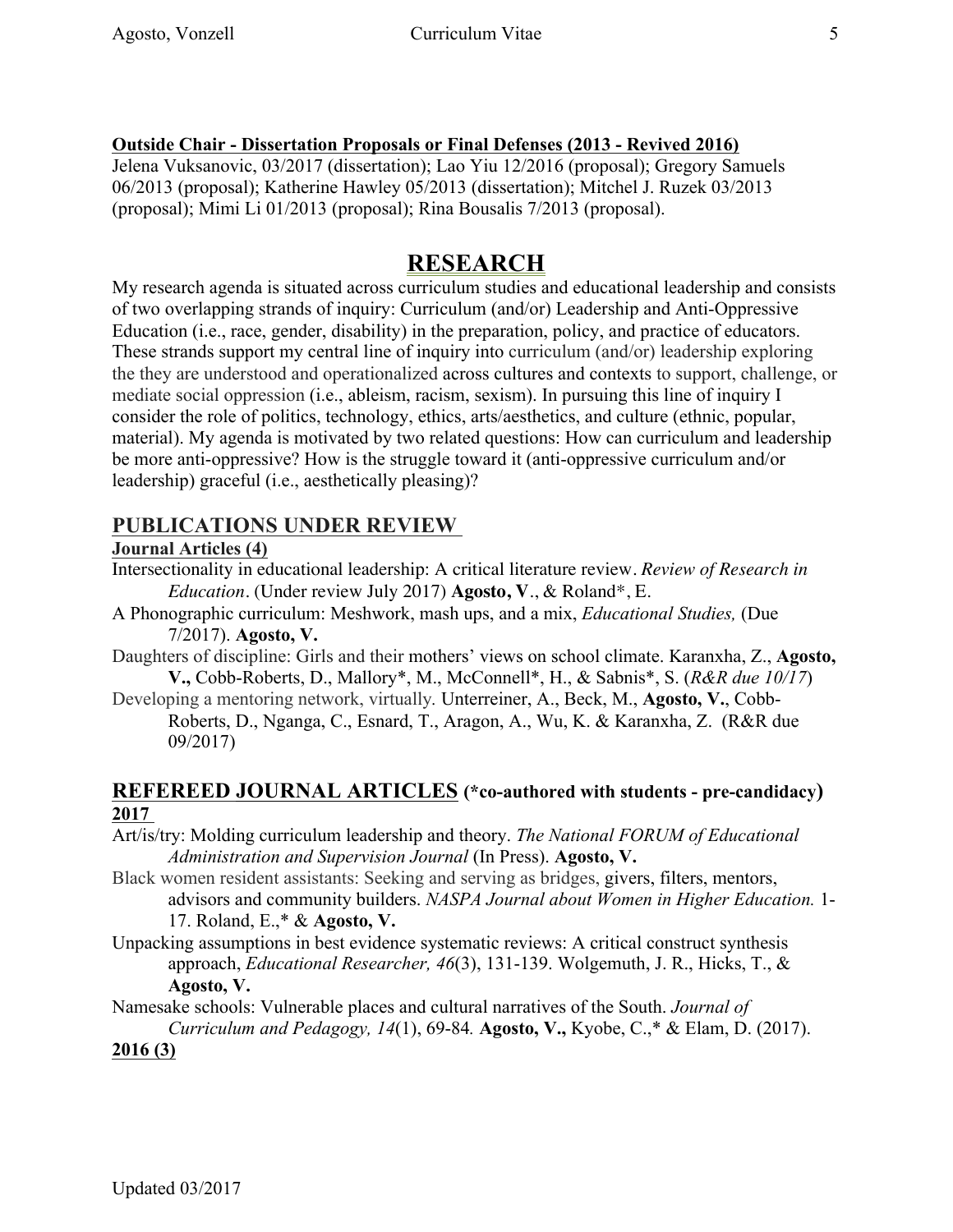construct synthesis of academic literature. *Disability & Society, 31*(6), 777-797. Wolgemuth, J. R., **Agosto, V.,** Riley, M., Jones\*, R., Lam\*, Y. H. & Hicks, T.

- Life histories and leadership of two Latino (Puerto Rican) education administrators, *The National FORUM of Educational Administration and Supervision Journal*. *33*(2-3), 42- 60. **Agosto, V**., Hernandez\*, A., & McConnell\*, H. (2016).
- Running bamboo: A mentoring network of women intending to thrive in academia. *NASPA Journal about Women in Higher Education, 9*(1), 1-16. **Agosto, V.**, Karanxha, Z., Unterreiner, A., Cobb-Roberts, D., Esnard, T. & Beck, M. (2016).

## **2015 (5)**

- Past, present, and future of assessment in schools: A Thematic narrative analysis *The Qualitative Report, 20*(7), 1111-1124. Green, S.,\* Kearby, J.\*, Wolgemuth, J. R., **Agosto**, **V**., Romano, J., Riley, M.,\* & Frier, A.\* (2015).
- Battling inertia in educational leadership: CRT praxis for race conscious dialogue. *Race, Ethnicity and Education, 18*(6), 785-812. **Agosto, V**., Karanxha, Z., & Bellara, A. P.\* (2015). doi: 10.1080/13613324.2014.885420
- Biracial place walkers on campus: A trioethnography of culture, climate, and currere. *International Review of Qualitative Research, 8*(1), 109-126. **Agosto, V.,** Marn\*, T., and Ramirez\*, R. (2015).
- Revising curriculum to mentor young Black men. *Curriculum and Teaching Dialogue, 17*(1), 85- 100. Dickerson\*, S., & **Agosto, V.** (2015).

Productive tensions in a cross-cultural peer mentoring women's network: A social capital perspective. *Mentoring & Tutoring: Partnership in Learning, 23*(1), 19-36. Esnard, T., Cobb-Roberts, D., **Agosto, V.,** Karanxha, Z., Beck, M., Wu, K., & Unterreiner, A. (2015)

## **2014 (2)**

- S*crip*ted curriculum: What movies teach about dis/ability and Black males. *Teachers College Record, 116*(4), 1-24. **Agosto, V.** (2014).
- The hidden curriculum: Candidate diversity in educational leadership preparation. *Journal of Research on Leadership Education. 9*(1), 34-58. Karanxha, Z., **Agosto, V**., & Bellara, A.  $P^*(2014)$ .

## **2013 (2)**

- Public acts of self-deliberation: Preparation for discursive democracy in education. *Learning for Democracy: An International Journal of Thought and Practice, 5*(1), 18-27. **Agosto, V.**  (2013).
- School consolidation and the politics of school closure across communities. *Journal of Cases in Educational Leadership, 16*(3), 31-46. DOI: 10.1177/1555458913498477 Karanxha, Z., **Agosto, V.,** Black, W. R., & Effiom, C.\* (2013).

## **2012 (1)**

Searching for a needle in a haystack: Indications of social justice among aspiring leaders. *Journal of School Leadership, 22*(5), 819-852*.* **Agosto, V.,** & Karanxha, Z. (2012).

## **2011 (3)**

Editorial, Guest Co-Editor: 2011-2012 Issue of Themed Issue, Work in Academia: Underrepresented Racial and Ethnic Female Scholars in Higher Education. *Negro Educational Review: An International Refereed Journal*, *62*(1-4), 7-11. Cobb-Roberts, D., & **Agosto, V.**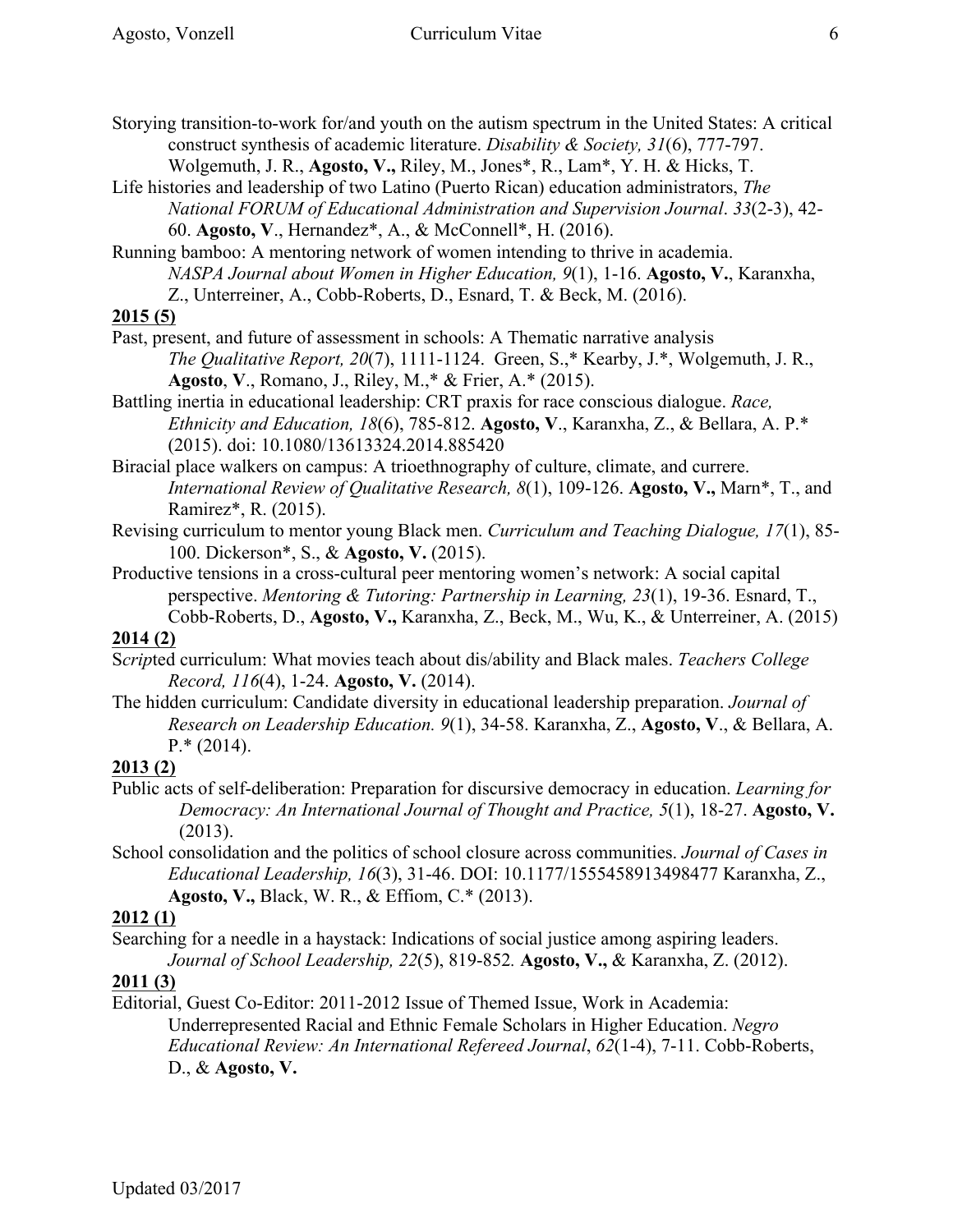Journey of Elam: Her servant-leadership pedagogy as a public intellectual. *Vitae Scholasticae, 28*(2), 65-82. Karanxha, Z., **Agosto, V.,** & Elam, D. (2011).

### **2010 (1)**

Incongruent conceptualizations: Prospective teachers of color as social justice allies. *Teacher Education & Practice, 23*(4), 507-521. [INVITED & REVIEWED] **Agosto, V**. (2010).

*[[ 2009 Dissertation – Hired as Assistant Professor]]*

### **2008 (3)**

Intratexturealities: The poetics of the Freedom Schools. *Journal of Negro Education, 77*(2), 168- 179. **Agosto, V.** (2008).

Who are Latin@ prospective teachers and what do they bring to US schools. *Race, Ethnicity and Education, 11*(3), 267-283. Gómez, M. L., Rodriguez, T. L., & **Agosto, V.** (2008).

Life histories of Latin@ teacher candidates. *Teachers College Record, 110*(8), 1639-1676. Gómez, M. L., Rodriguez, T. L., & **Agosto, V.** (2008).

### **2006 (1)**

A multicultural learning community as a site of praxis. Praxis: *The Journal of Praxis in Multicultural Education, 1*(1), 17-28. Grant, C. A., & **Agosto, V.** (2006).

# **BOOK CHAPTERS**

#### 2018

Conduct un/becoming: Discipline in the context of educational leadership research. In Wilkinson, J., & Bristol, L. (Eds.). *Educational leadership as a culturally-constructed practice: New directions and possibilities* (pp. 243-267). Routledge. **Agosto, V.**, Karanxha, Z. (2018).

### **2017**

Mentoring among women faculty of color: A meta-synthesis. In Clutterbuck, D., McClelland, A., Kochon, F., Lunsford, L., Smith, B. (Eds.) *SAGE Handbook of Mentoring* **(**pp. 375-388). Thousand Oaks, CA: Sage Publications. Cobb-Roberts, D., Esnard, T., Unterreiner, A., **Agosto, V.,** Karanxha, Z., Beck, M., & Wu, K. (2017).

### **2016 (4) Published**

- Anna J. Cooper's curriculum: A rhetorical and pedagogical analysis. [INVITED]. In D. Taliaferro Baszile, K. Edwards, & N. Guillory (Eds.), *Womanish Ways: Renderings at the Intersections of Race, Gender and Curriculum Theorizing* (pp. 37-51)**.** Lanham, MD. Lexington Books. **Agosto, V.** (2016).
- Masking mentorship: Critical (race) care among Black males in special education. In L. Bass (Ed.). *Black mask-ulinity: A framework for Black masculine caring* (pp. 77-90). Peter Lang. [INVITED] **Agosto, V.,** & Jones, R.\* (2016).
- Critical (race) media literacy in the curriculum of faculty development: The retreat to teachable moments. In T. Marsh & N. Croom (Eds.). *Envisioning critical race praxis in higher education through counter-storytelling* (pp. 107-120). Charlotte, NC: Information Age Publishing. **Agosto, V.,** Karanxha, Z., & Cobb-Roberts, D. (2016).
- Leadership that lasts a lifetime: Collegiate advising as mentoring in an extracurricular organization. In K.Peno, E. Silva Mangiante, & R. Kenahan, (Eds.). *Formal and informal*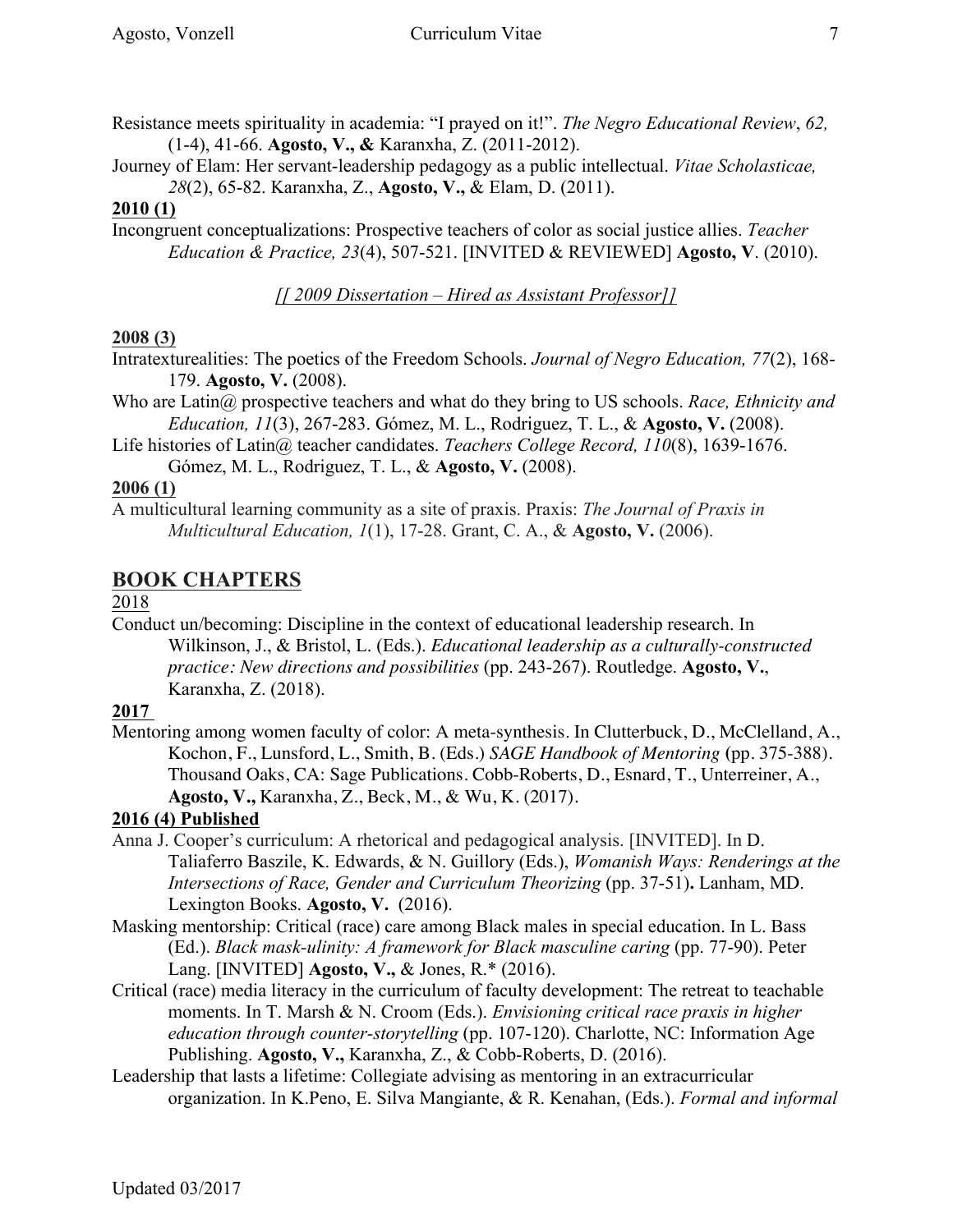*mentoring in multiple contexts* (pp. 119-136). Charlotte, NC: Information Age Publishing. Dickerson, S.,\* Dove, M., **Agosto, V.,** & Dickerson, M. **\*** (2016).

### **2015 (2)**

- Prekindergarten Policy and Politics: Discursive (Inter)Play on Readying the Ideal Learner. In P. L. Thomas, P. C. Carr, J. Gorlewski, & B. Porfilio. (Eds). *Pedagogies of kindness and respect: On the lives and education of children* (pp. 97-110). Peter Lang. Passero, A. C.,\* Gentner, C. L.\* & **Agosto, V.** (2015).
- Tenure Trek to Equanimity: ¡Oh, Cúan Lejos LLegarás! In F. Hernandez, E. Murakami, & G. Rodriguez.(Eds.). *Abriendo Puertas, Cerrando Heridas (Opening Doors, Closing Wounds: Latinas/os Finding Work-Life Balance in Academia* (pp. 21-33)*.* Charlotte, NC Information Age Publishing. **Agosto, V.** (2015).

### **2014 (4)**

- An intersectoral policy framework: Technology and obesity intersecting on schoolchildren. In C. A. Grant & E. Zwier (Eds.). *Intersectionality and urban education: Identities, policies, spaces & power* (pp. 293-310). Charlotte, NC: Information Age Publishing. [INVITED] **Agosto, V.,** & Rolle, R. A. (2014).
- Curriculum leadership theorizing and crafting: Regenerative themes and humble togetherness. In B. van Wyk & D. Adeniji-Neill, *Indigenous concepts of education: Toward elevating humanity for all learners* (pp. 113-124). New York: Palgrave Macmillan. **Agosto, V.** Salaam, O.\*, & Elam, D. (2014).
- Critical media literacy: Edutaining (popular) culture. In B. Cruz, B., Vasquez, A., Ellerbrock, C., &. Howes, E. (Eds.). *Talking diversity with teachers and teacher educators: Exercises and critical conversations across the curriculum* (pp. 53-71). New York, NY: Teachers College Press. [INVITED] **Agosto, V.,** Karanxha, Z., Cobb-Roberts, D., & Williams, E.\*  $(2014)$ .
- Modeling social justice in educational leadership: Self-assessment for equity (SAFE). In Ira Bogotch and Carolyn Shields (Eds.), *International handbook of social [in]justice and educational leadership* (pp. 1187-1207). Springer Publishing. Karanxha, Z., **Agosto, V.,**  & Bellara, A. (2014).

## **2013 (1)**

Culture-based leadership and preparation: A qualitative meta-synthesis of the literature. In Linda C. Tillman & James J. Scheurich (Eds.). *Handbook of research on educational leadership for equity and diversity* (pp. 625-650). Routledge/Taylor Francis. **Agosto, V.**, Dias, L.\*, Kaiza, N.\* McHatton, P., & Elam, D. (2013).

## **2012 (3)**

- Teacher leaders: Women of African descent enacting social justice. In Ryan Flessner, Grant Miller, & Kami Patrizio (Eds.), *Agency through teacher education: Reflection, community, and learning* (pp. 37-49). Association of Teacher Educators. Lanham, MD: Rowman & Littlefield Education. **Agosto, V.,** & Karanxha, Z. (2012).
- Ecology policy for educational technology. In S. Sanders & L. Witherspoon (Eds.), *Contemporary uses of technology in K-12 physical education: Policy, practice and advocacy*, (pp. 57-68). Charlotte, NC: Information Age Publishing, Inc. [INVITED] **Agosto, V. &** Rolle, A. (2012).
- Missing and shrinking voices: A critical analysis of the Florida textbook adoption policy. In H. Hickman & B. Porfilio (Eds.), *The new politics of the textbook: Critical analysis in the core content areas* (pp. 17-40). Sense Publishers. Williams, R.\* & **Agosto, V.** (2012).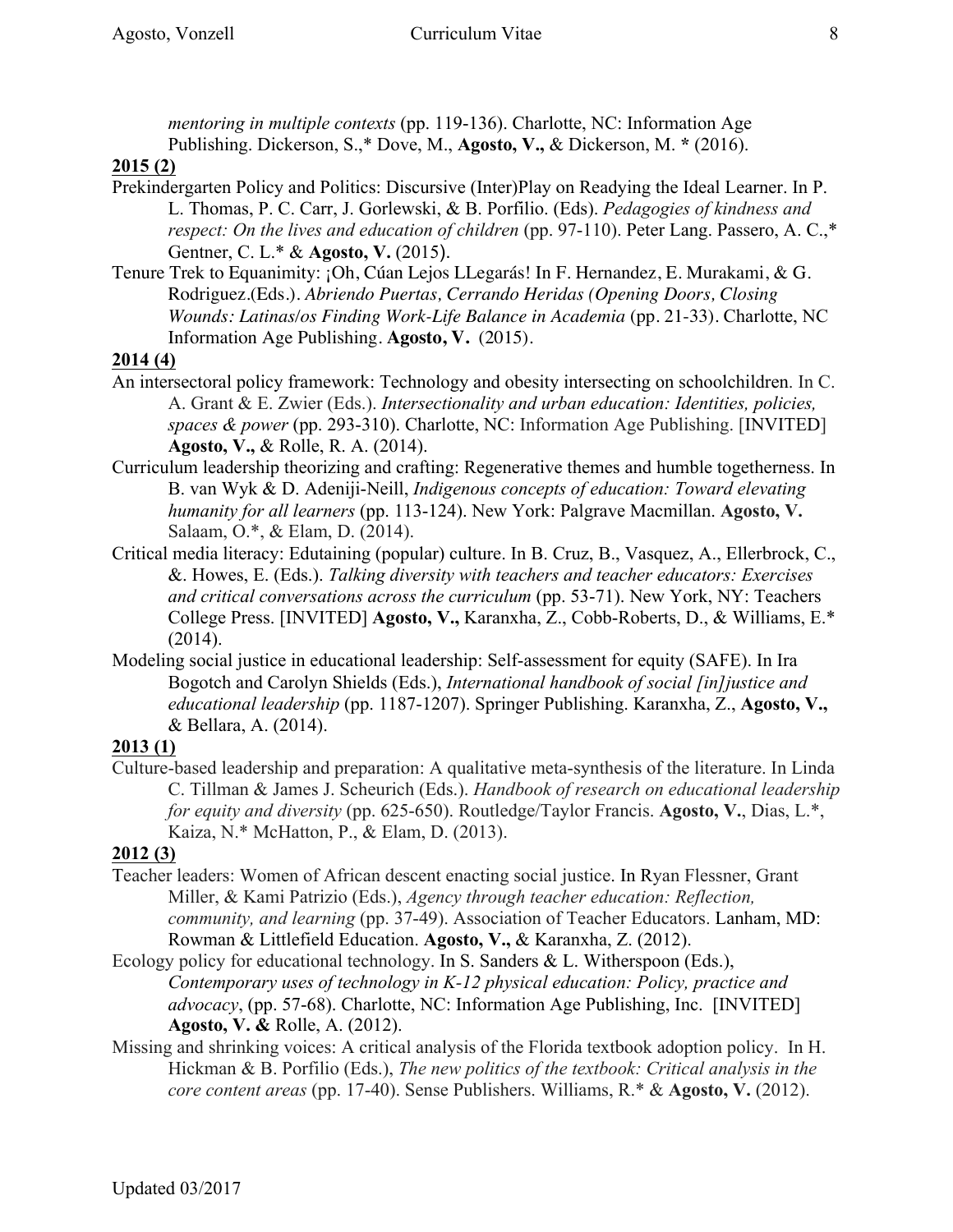### **2008 (1)**

Teacher capacity and social justice in teacher education. In M. Cochran-Smith, S., Feiman-Nemser, K. E. Demers, & J. McIntyre (Eds.). *Handbook of research on teacher education: Enduring questions and changing contexts* (3<sup>rd</sup> ed.) (pp. 175-200). New York: Co-published by Routledge/Taylor & Francis Group and the Association of Teacher Educators. Grant, C. A., & **Agosto, V.** (2008).

#### **2006 (1)**

What are we trippin' on?: Transgressing the fault lines in research on the preparation of multicultural educators. In C. Conrad and R. Serlin (Eds.). *The SAGE handbook for research in education: Engaging ideas and enriching inquiry* (pp. 95-115). Thousand Oaks: CA, Sage Publications. Grant, C. A., & **Agosto, V.** (2006).

### **BOOK REVIEWS (3)**

#### 2017

*Teaching controversial issues: The case for critical thinking and moral commitment in the classroom.* N. Noddings & Brooks, L. (2017). *Teachers College Record.* Davis\*, D. & **Agosto., V.** (2017).

#### 2013 (2)

- *The school leader's guide to social media.* R. Williamson & H. Johnson (2013). Eye on Education. *Journal of Educational Administration, 51*(3), 413 – 415. **Agosto, V.** & Harmeling, J.\* (2013).
- *Curriculum, community and urban school reform* by Barry M. Franklin (2013). *Power and Education, 5*(1), 94-95. **Agosto, V.** (2013).

#### 2011 (1)

Tedious journeys: Autoethnography by women of color in academe by Cynthia Cole Robinson & Pauline Clardy. *Negro Educational Review*, *62,* (1-4), 261-263.Cobb-Roberts, D. & **Agosto. V.** (2011-2012).

#### **ENCYCLOPEDIA ENTRIES (2)**

2014

- Allies: *Encyclopedia of diversity and social justice.* Edited by Sherwood Thompson, Eastern Kentucky University. Rowman & Littlefield. **Agosto, V**. (2014).
- Freedom Schools: *Encyclopedia of diversity and social justice*. Edited by Sherwood Thompson, Eastern Kentucky University. Rowman & Littlefield. **Agosto, V**. (2014).

#### **OTHER SCHOLARLY PUBLICATIONS (1)**

2012: Inclusion in a district and two of its high schools: A Comprehensive Report. In L. C. Burrello, J. Kleinhammer-Tramill, & J. Barton\*, (Eds.), Pasco Inclusion Study, 57-91. **Agosto, V.** Karanxha, Z., & Knollman\*, G. (2012).

# **WORKS IN PROGRESS**

#### **Writing: Stage Three**

- Expanding the diversity constricted teaching pipeline. Van Ingen, S. Dennis, D., & **Agosto, V.** (AERA 2017, submit July 2017).
- A trioethnography through sound-space-time: A new materialist interpretation, Marn\*, T., **Agosto, V.,** & Ramirez\* T. [Present at ICQI May 2017]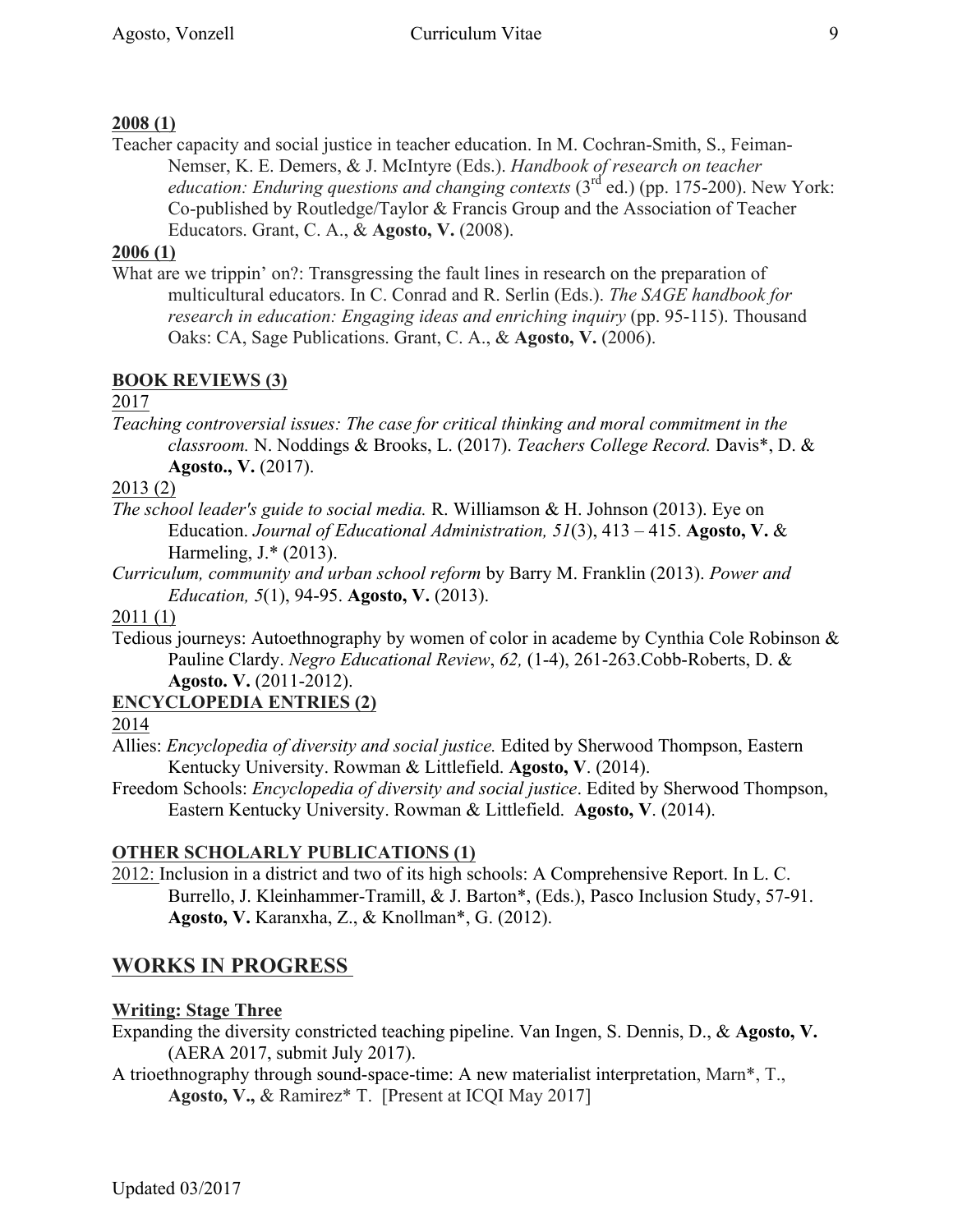Complicated and courageous Conversations: Students' reactions to *American Promise*, Dickerson\*, S. L., Dickerson\*, M. S., **Agosto, V.,** Bauer\*, K., & Erickson, M. [*Journal of Curriculum and Pedagogy*, Submit Feb. 2017]

- Misplaced in curriculum history: Carter G. Woodson, Dickerson\*, S., **& Agosto, V.** (data collection spring 2015, AERA/Society for Curriculum History 2015, Submit Fall 2016)
- "It'll be more of the same, just worse:" Dystopian future(s) of assessment in the schools. Wolgemuth, J. R., Carusi, T., **Agosto, V.,** Green\*, S., Kearby\*, J., Riley\*, M., Frier\*, A., Romano, J., & Morphew, K. (AERA 2015, Submit March 2017).
- Things we hold dear: The sedimentation of assessment in material culture and the implications for curriculum. **Agosto, V.**, Wolgemuth, J., Frier\*, A., Green\*, S., Riley\*, M, & Romano, J. (Presented at AERA 2014; First draft near complete, Submit Aug. 2017).
- Curriculum leadership that is culturally relevant. *International Journal of Multicultural Education*. Karanxha, Z., & **Agosto, V.**  $(2^{nd}$  year of data coded 2015, 2016 submit)

### **Data Collecting: Stage Two**

Swarming and distributing: Women mentoring in educational leadership. Karanxha, Z., **Agosto, V.,** Bristol, L., & Ngaga, C. (IRB Approved Summer 2014, AERA 2015).

Preserving the Legacy: An oral history of the Dr. Carter G. Woodson Museum, Dickerson\*, S. & **Agosto, V.** (Presentations at the Association for the Study of African American Life and History (ASALH), Sept 2015, Atlanta; submit 2017).

# **NATIONAL PEER-REVIEWED CONFERENCE PRESENTATIONS 2018**

- Migueliz Valcarlos, M., & Agosto, V. (Under Review). Little boxes in which to dialogue [online]. AERA 2018, Teaching and Learning SIG.
- Embodied apprehensions: Jokering and brokering physical engagement. *The Qualitative Report*, January 2018, **Agosto, V.,** Bratspis, A., Nkrumah, T., Valcarlos, M. M., & Aguilera, C. (Accepted).

## **2017**

- Womanish ways: Opening Reception Film Screening and Panel. American Association of Educational Studies (AESA). Denise Taliaferro Baszile, Theodorea R. Berry, Kirstin T. Edwards, Nichole Guillory, Francyne Huckaby, Cheryl E. Matias, Berlisha Morton, and Sabrina Ross.
- Embodied apprehensions: Jokering and brokering physical engagement [Innovative Session], UCEA, November, 2017). **Agosto, V.,** Bratspis, A., Nkrumah, T., & Aguilera, C.
- Expanding the diversity constricted teaching pipeline. (AERA, San Antonio, April 2017, Div. K Teaching and Teacher Education). Van Ingen, S. Dennis, D., & **Agosto, V.**
- Deepening teacher to community engagement and entanglements among math, equity, and culture. (AERA, San Antonio, April 2017). Div. K Teaching and Teacher Education. Dupree\*, L. L., & **Agosto, V.**
- Confronting violence as a face of social oppression and healing through memory and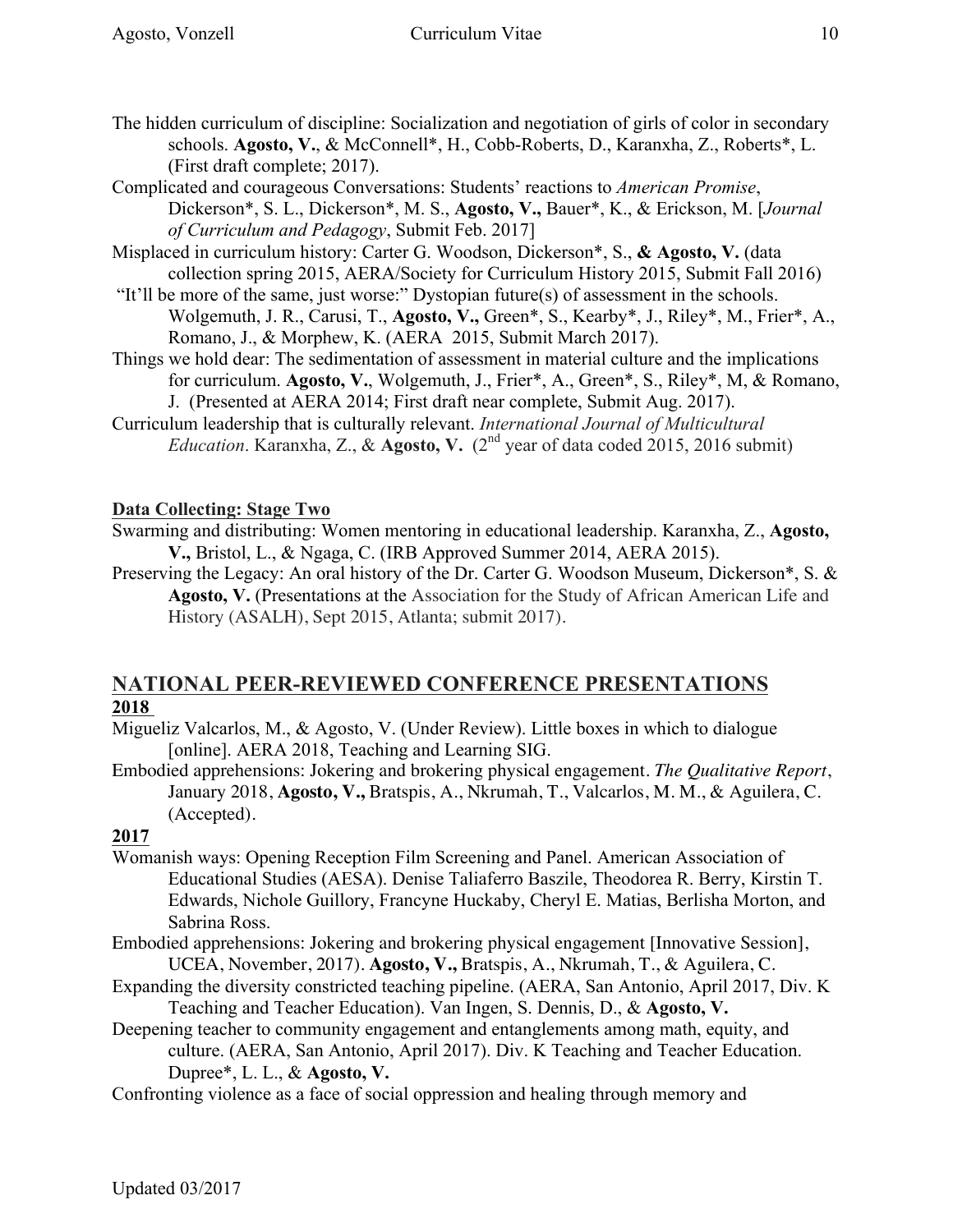multicultural education. (Association of Teacher Educators - ATE, Orlando FL, Feb. 13<sup>th</sup>, 2017). Schoorman, D., **Agosto, V.** & Sabnis\*, S.

### **2016 (10)**

- Daughters of discipline: Girls' and their mothers' views on the school climate, (UCEA, Detroit, November 2016) Karanxha, Z., & **Agosto, V.**, McConnell\*, H., Allen\*, L.
- *Using an Ethnodramatic Case to Discuss Teaching and Learning in Schools Serving Vulnerable Youth.* Symposium for the 2016 Annual Conference of the University Council of Educational Administration. A. Welton, T. Harris & S. Resko, Chairs. (UCEA, Detroit, November 2016). Vanover, C., **Agosto, V.,** Nkrumah, T. Salaam, O. J., Rolland, E. & Babson, A.
- Through sisterhood: Navigating intersectionality and transformative leadership. In the symposium by Rick Sawyer and Joe Norris. Employing duoethnography to assist in the understanding of teaching and learning in higher education. Curriculum and Pedagogy Conference*,* Cleveland, November 20, 2016). Nkrumah, T., Dhillon, S., Roland, E. & **Agosto, V.**
- Anna J. Cooper on the Higher Education of Women. In Womanish ways: Monologues at the intersections of race, gender, and curriculum studies, (Curriculum Studies Summer Collaborative, Savannah GA, June 2016). With D. Taliaferro Baszile, K. Edwards, S. Ross, T. Berry, B. Morton, & F. Huckaby. **Agosto, V.**
- Meshing and mashing Up: From phonocentric to phonographic curriculum. Panel on colorizing research: Qualitatively diverse paths and professional portraits, (International Congress of Qualitative Inquiry, Champaign, IL, May 2016). **Agosto, V.**
- Transformative theatre: Engaging image theatre as theory, practice, and research –Interactive Session, (International Congress of Qualitative Inquiry, May 2016, Champaign IL), **Agosto, V.,** Bratspis\*, A. & Nkrumah\*, T.
- Life histories and leadership of two Latino (Puerto Rican) education administrators, Leadership for Social Justice SIG (AERA, April 2016, Washington DC) **Agosto, V.**, Hernandez\*, A., McConnell\*, H.
- What's assumed in 'what works:' A critical construct synthesis approach (AERA, April 2016, Washington DC), Wolgemuth, J. R., Hicks\*, T., & **Agosto, V.**
- Reflexive, dialogic, and democratic tensions of cross-cultural mentoring. In the session Mentoring as a Touchstone for Reinvention, Transforming, and Transitioning, Leads: Ke Wu/Sue Ann Bottoms (AERA, April 2016, Washington DC), Aragon, A., Esnard, T., Karanxha, Z., Nganga, C., **Agosto, V**., Unterreiner, A., & Beck, M.
- Trustworthiness and rigor in ethnodramatic performance (The Qualitative Report Conference, January 2016, Fort Lauderdale FL), Vanover, C., Langtiw, C., Belliveau, G., Winkle, C., Rogers, T., **Agosto, V.,** Babson, A., Lea, G., Valdez, J., & Accili, N.

### **2015 (10)**

- Swarming and distributing: Alternative movements in mentoring and faculty development for women in educational leadership. (UCEA, San Diego, Nov. 2015) Karanxha, Z., **Agosto, V.,** Bristol, L., & Nganga, C.
- Daughters of discipline: Girls and their mothers' views on school climate, Cobb-Roberts, D., **Agosto, V.**, Karanxha, Z., Allen, L., Mallory\*, M., McConnell\*, H., & Jackson, A. L. (AESA, San Antonio, Nov. 2015).
- HBCUs, mentoring, and the resilience needed for African American women to advance (in) science, technology, engineering, and mathematics (STEM), (Association for the Study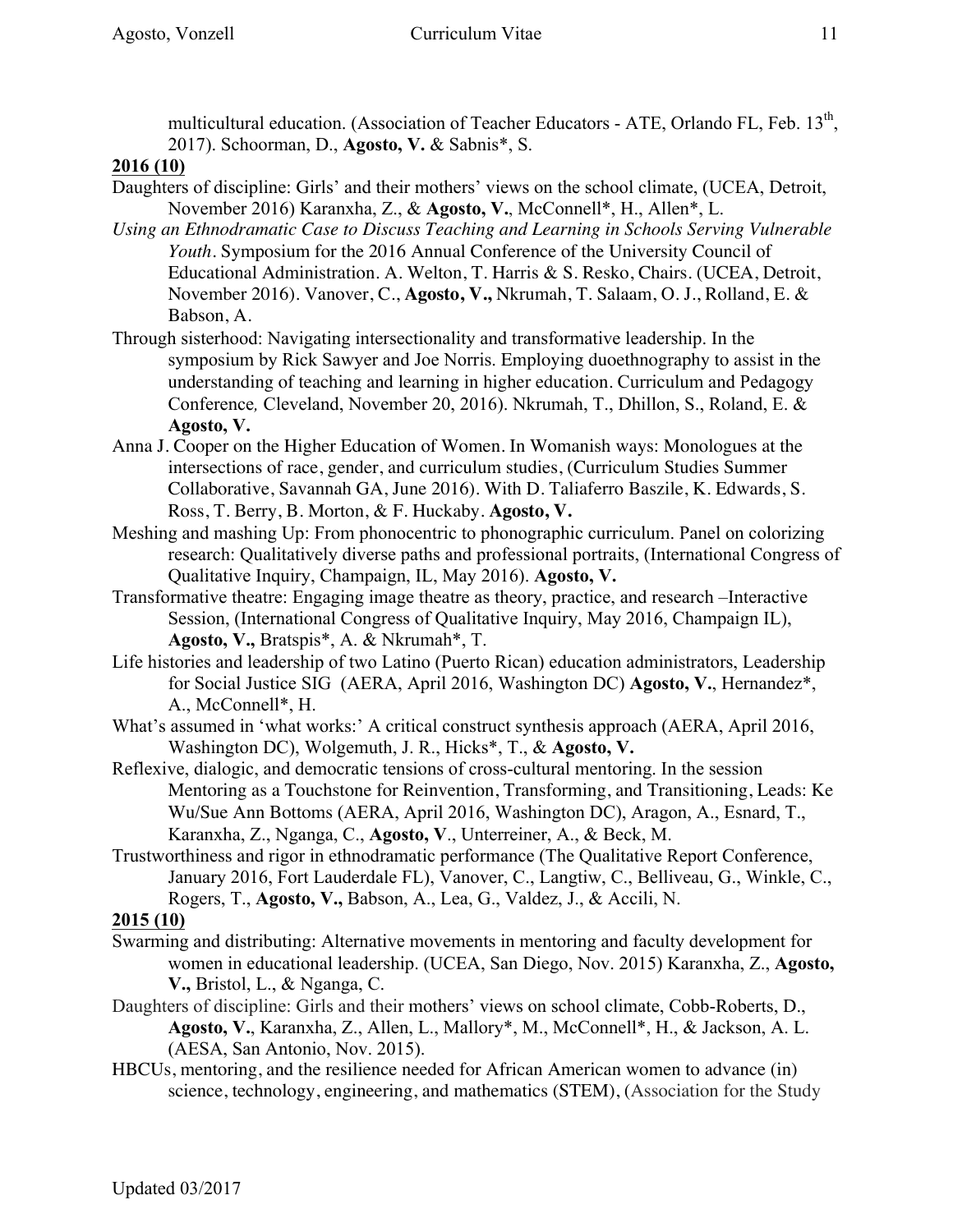of African American Life and History, Sept 2015, Atlanta, Sept, 2015) Cobb-Roberts, D**., Agosto, V.**, Taylor-Webb, T., Ashford\*, S., Dickerson\*, M., & Wilson\*, J.

- Preserving the legacy: An oral history of the Dr. Carter G. Woodson Museum, (Association for the Study of African American Life and History, Sept 2015, Atlanta) Dickerson\*, S. & **Agosto, V.**
- Conduct un/becoming: Discipline in (researching) educational leadership practice, International Congress of Qualitative Inquiry, Champaign, IL, 2015). **Agosto, V.**, & Karanxha, Z.
- Those improperly placed: Carter G. Woodson in curriculum history, (Society for the Study of Curriculum History, 2015, Chicago) **Agosto, V.,** & Dickerson\*, S.
- Curriculum and professional development: Forging a developmental mentoring network. (AERA, 2015, Chicago) Beck, M. Z., Nganga, C. W., Unterreiner, A., **Agosto, V.,**  Karanxha, Z., Cobb-Roberts, D., Esnard, T. R., & Aragon, A. M.
- Swarming and distributing: Alternative movements in mentoring and faculty development for women in educational leadership. (AERA, 2015, Chicago). Karanxha, Z., **Agosto, V.**, Bristol, L., & Ngaga, C.
- It'll be more of the same, just worse:" Dystopian future(s) of education assessment. (AERA, April 2015, Chicago) Critical Issues in Curriculum and Cultural Studies SIG. Carusi, T., Wolgemuth, J., Green\*, S., **Agosto, V.**, Kerby\*, J., Riley, M., Frier\*, A., & Romano, J.
- Prekindergarten policy and politics: Discursive interplay on preparing the ideal VPK earner, (AERA, 2015, Chicago). Critical Perspectives on Early Childhood Education. Passero\*, A., Gentner\*, C., & **Agosto, V.**

#### **2014 (14)**

- Complicated and courageous conversations: Students' reactions to *American Promise,*  (Curriculum and Pedagogy, Nov. 2014, New Orleans), Dickerson\*, S. L., Dickerson\*, M. S., **Agosto, V.,** Bauer\*, K., & Erickson, M.
- Wounded learning in educational leadership preparation, (UCEA, Nov. 2014, D.C.) **Agosto, V**., Karanxha, Z., & Dickerson\*, M.
- Readers and leaders in liberation technology: Aspiring principals using social media, (UCEA, Nov. 2014, D.C.) **Agosto, V**., Karanxha, Z., W. R. Black & Dickerson\*, M.
- Gulf Coast principal preparation program, Video Documentary, Film Series (UCEA, Nov. 2014, D.C.), **Agosto, V.**
- Art/is/try: Molding curriculum leadership and theory (Bergamo Conference, Oct. 2014, Dayton, OH).
- Mentoring: Building a curriculum to support Black males, American Association for Teaching and Curriculum (AATC, Oct. 2014, Tampa) Dickerson\*, S. L. & **V. Agosto**
- Resisting scripted curriculum leadership, American Association for Teaching and Curriculum (AATC, Tampa, FL, Oct. 2014), Broomes-Hinds\*, A. & **Agosto, V.**
- Place walking: A trioethography on biracial identities. (*International Congress of Qualitative Inquiry,* May 2014, Urbana) Panel with Joe Norris on Duoethnography. **Agosto**, **V**., Marn, T.\*, & Ramirez, R.\*
- The legacy of Charlie Walker: From colored to International Baccalaureate School (AERA, April 2014, San Francisco). Elam, D., Kyobe\*, C., & **Agosto, V.** (Biographical and Documentary Research SIG).
- Things we hold dear: The sedimentation of assessment in material culture. (AERA, San Francisco, April 2014). Critical Issues in Curriculum and Cultural Studies). **Agosto, V.,**  Wolgemuth, J., Frier, A.\*, Green, S.\*, Riley, M.\*, & Romano, J.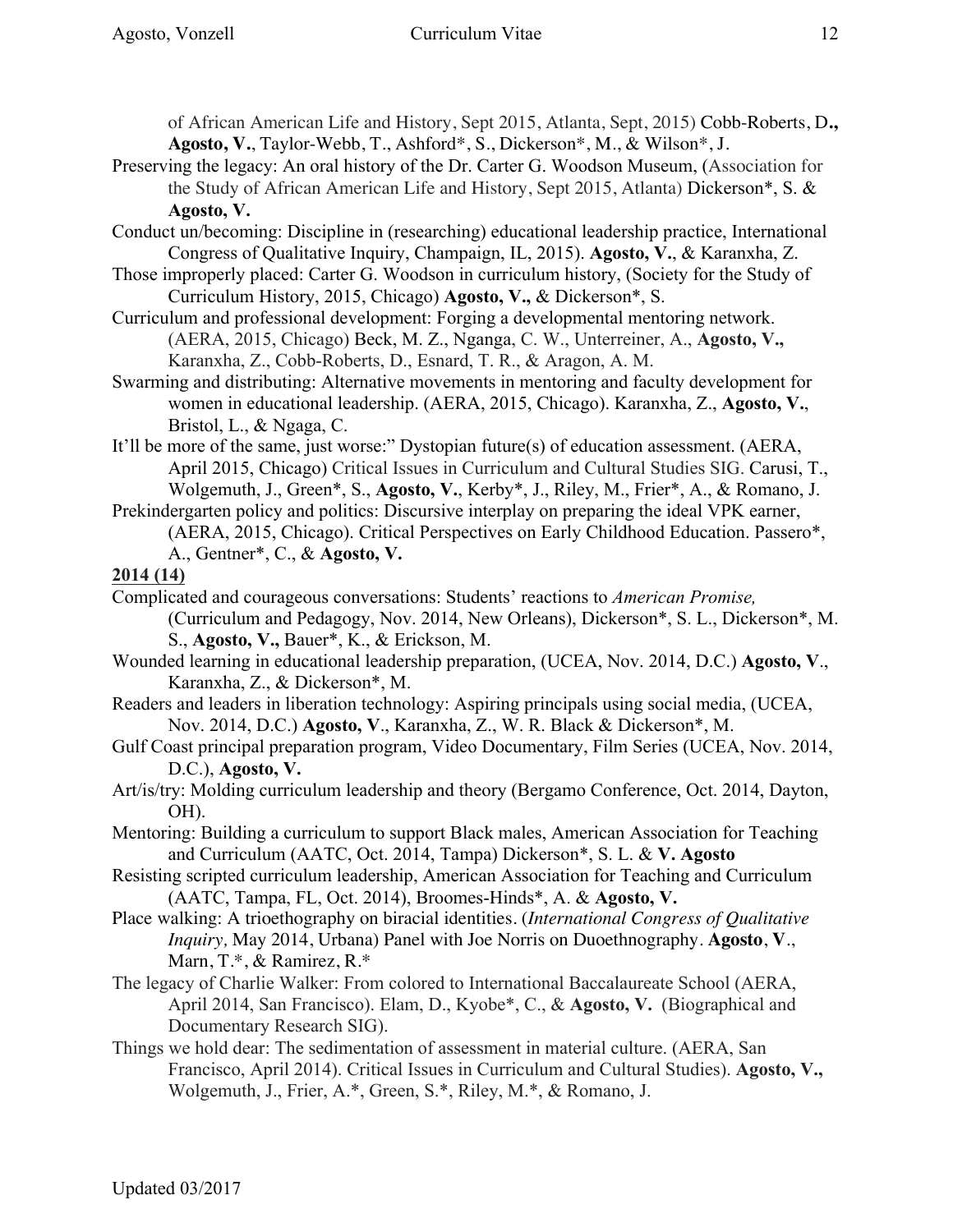- Construction of the worker situated on the autism spectrum: A critical interpretive synthesis of peer-reviewed literature on transition for youth with disabilities (AERA, April 2014, San Francisco). Critical Disability SIG). Wolgemuth, J. R., Riley, M.\*, **Agosto, V.,** & Jones,  $R.*$
- Productive tensions in mentoring (AERA, San Francisco, April 2014). Mentoring and Mentoring Practices SIG), Session Organizer: **Agosto, V.** Discussant: Frances Tochon. Tensions in Cross-Cultural Mentoring. Esnard, T., Cobb-Roberts, D., Wu, K., Unterreiner, A., **Agosto,** V., Karanxha, Z., & Beck, M.
- The intersection of race and place in biracial identities: A Trioethnography*.* (Race and Place: Cultural Landscapes of Black life in America February, 2014, A national conference hosted by the Institute on Black Life at the University of South Florida), Travis M. Marn\*, Rica Ramirez\*, & **V. Agosto.**
- Girls and discipline: Intersections of identity and place. (Race and Place: Cultural Landscapes of Black Life in America, February 2014, A National conference hosted by the Institute on Black Life at the University of South Florida). McConnell, H.\*, **Agosto, V**., Karanxha, Z., Cobb-Roberts, D., & Allen, L.\*

#### **2013 (6)**

- Assistant principal interns: In mentoring relationships with faculty and principals (UCEA, November, 2013, Indianapolis) V. **Agosto, V.**, Karanxha, J., Sadusky, R.\*, Bench, S.\*, Haines, J., & Burrello, L.
- Field research: An analogy for assistant principal preparation (UCEA, Indianapolis, November, 2013) Ignite Session.
- Girls and discipline: Intersections of identity (AESA, Baltimore, November, 2013). **Agosto, V**., Karanxha, Z., Cobb-Roberts, D., Allen\*, L., & McConnell\*, H.
- Transnational peer mentoring: Sustaining women faculty in the academy (, AERA, Vancouver, April 2012). Symposium. Like running bamboo: Rhizomatic thinking about crosscultural collaborative mentoring. San Francisco, CA. **Agosto, V.,** Karanxha, Z., Unterreiner, A., Beck, M., Cobb-Roberts, D., & Esnard, T.
- The legacy series: Embedding cultural competence in our academic environment. Popular/American Culture Association (Washington, DC, March, 2013). Elam, D., **Agosto, V.,** Kyobe\*, C. K.., Cobb-Roberts, D., & Karanxha, Z.
- Critical media literacy for educators: Focusing on (popular) culture, diversity, and equity pedagogy (March, 2013). Popular/American Culture Association. Washington, DC **Agosto, V.,** Karanxha, Z., & Cobb-Roberts, D.

### **2012 (12)**

- Teacher leadership: Women (of African descent) enacting social justice, (November, 2012) UCEA. Denver, CO (**Agosto, V**., & Karanxha, Z.). Discussant: Terah Venzant-Chambers.
- Curriculum leadership that is culturally relevant. (). (UCEA, Denver, November, 2012). Symposium with Vanover, C., et al). Teaching Educational Administration (Karanxha, Z., & **Agosto, V.**). Discussant: Frank Hernandez
- In the midst of risk: A cross-case analysis of ethnically diverse women in academia. (Association for the Study of Higher Education [ASHE], Las Vegas, NV, November, 2012). Cobb-Roberts, D., **Agosto, V**., Karanxha, Z., Turner, C., Jain, D.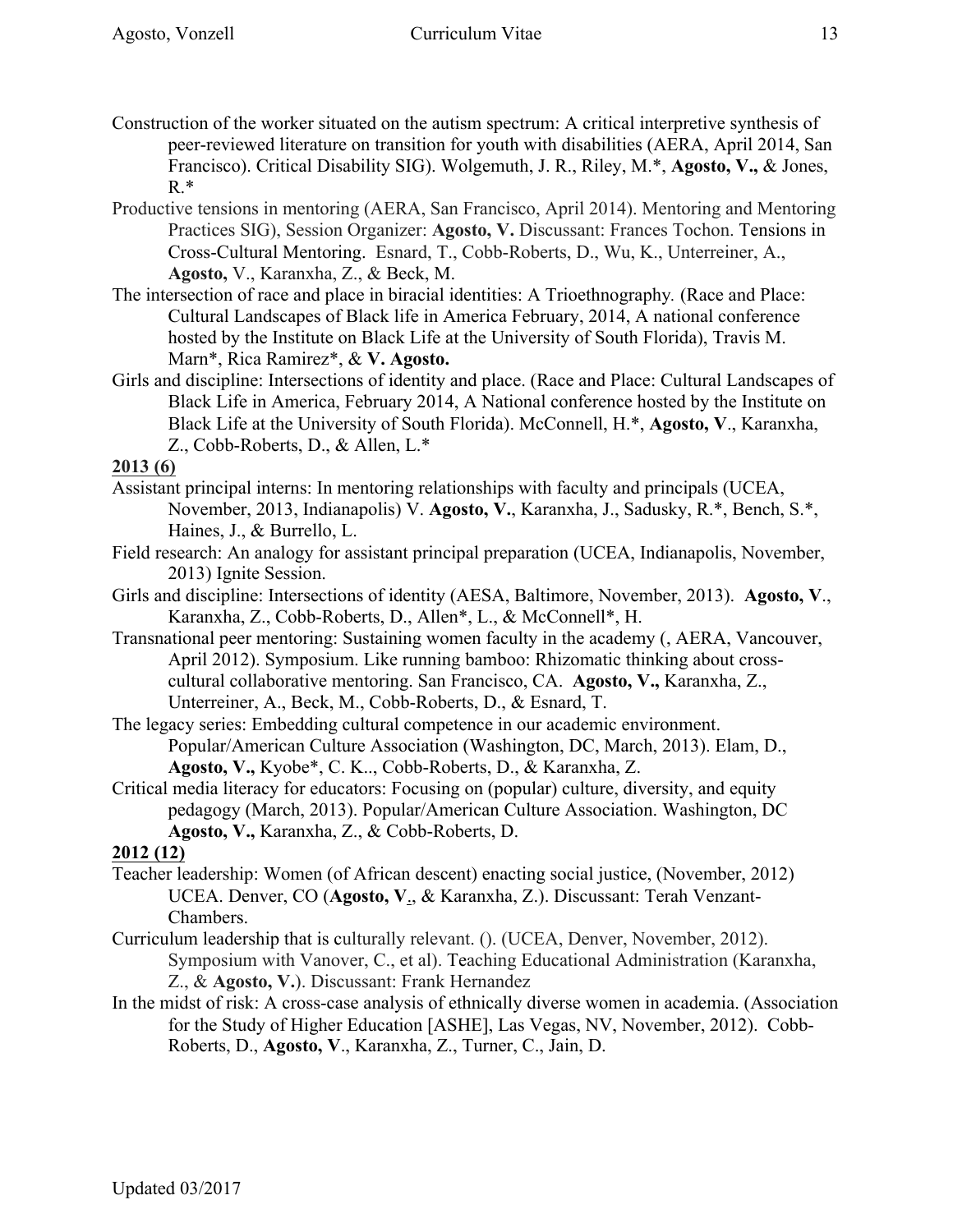- A s*crip*ted curriculum**:** What movies teach us about dis/ability and Black males. Critical Race Studies in Education (CRSEA. May, 2012). New York: Teachers College. **Agosto, V.**
- CRT to the 3rd power in academia: Reluctance, resistance, and risk. Panel. Critical Race Studies in Education Association (CRSEA, New York, May, 2012). Cobb-Roberts, D., **Agosto, V.,** Karanxha, Z., Jain, D., Buenavista, T., Rhodes\*, B., Campbell\*, S.
- CRiT wandering in the field: Toward education and racial justice. Town Hall Meeting. (Critical Race Studies in Education Conference [CRSEA], New York, May, 2012). Jones, R.\*, Allen, L.\*, **Agosto, V**., Karanxha, Z., Closson, R. Cobb-Roberts, D., Elam, D. M.
- Journey of Elam: Her servant-leadership pedagogy as a public intellectual For the symposium: Embracing Soul Work: Black Educators Teaching for Justice. Chaired by Donyell Roseboro and Sabrina Ross. (AERA, Vancouver, April, 2012). Karanxha, Z., & **Agosto, V.**
- The ABC's of inclusion: Accountability, budget, and collaborative teaching For the symposium: What Does a District's Commitment to "Inclusive Practices" Mean and How Does It Affect School Practices? Chaired by William Black. (AERA, Vancouver, April 2012). (Knollman, G.\*, Karanxha, Z., & **Agosto, V.**
- Cross-case analysis: Making sense of it all. For the symposium: What Does a District's Commitment to "Inclusive Practices" Mean and How Does It Affect School Practices? Chaired by William Black. (AERA, Vancouver, April, 2012). **Agosto, V.,** Hoppey, D. & Karanxha, Z.
- Journey into the embrace of risk: A collaboration of allies across races and conferences. Symposium - Women's ways of mentoring in the academy: Reflections across Transnational Borders. Chaired by Joyanne De Four-Babb. Narrative SIG, (AERA, Vancouver, April 2012). **Agosto, V.**, & Karanxha, Z..

### **2011 (6)**

- Traversing social (in)justice in educational leadership preparation: Counter-narratives of African American women. Discussant: Christa Boske (University Council of Educational Administration [UCEA], November, 2011). (Karanxha, Z., & **Agosto, V.**)
- High school study of inclusion. For the symposium District Study of Inclusion. Paper, Hosted by Burrello, et al.) *University Council of Educational Administration* (UCEA, November, 2011), (Knollman, G.,\* Karanxha, Z., & **Agosto, V.**)
- Uncovering power and privilege in curriculum policy: Competing voices in a state textbook adoption process. *Critical Race Studies in Education Association* (CRSEA, San Antonio, May 20, 2011),. Roundtable discussion. Williams-Stubbs, R.\* & **Agosto, V.**
- Working academia: Female scholars of color in higher education. Symposium (Cobb-Roberts, D., Agosto, V., Karanxha, Z., Turner, C., & Jain, D.). Paper: "I Prayed on it.": Resistance meets spirituality in Academia. *Critical Race Studies in Education Association Conference* (CRSEA, San Antonio, May 20, 2011). **Agosto, V.** & Karanxha, Z.
- Traversing social (in)justice in educational leadership preparation: Counter-narratives of African American women. *Critical Race Studies in Education Association* (CRSEA, San Antonio, May 21, 2011).) Karanxha, Z., & **Agosto, V**.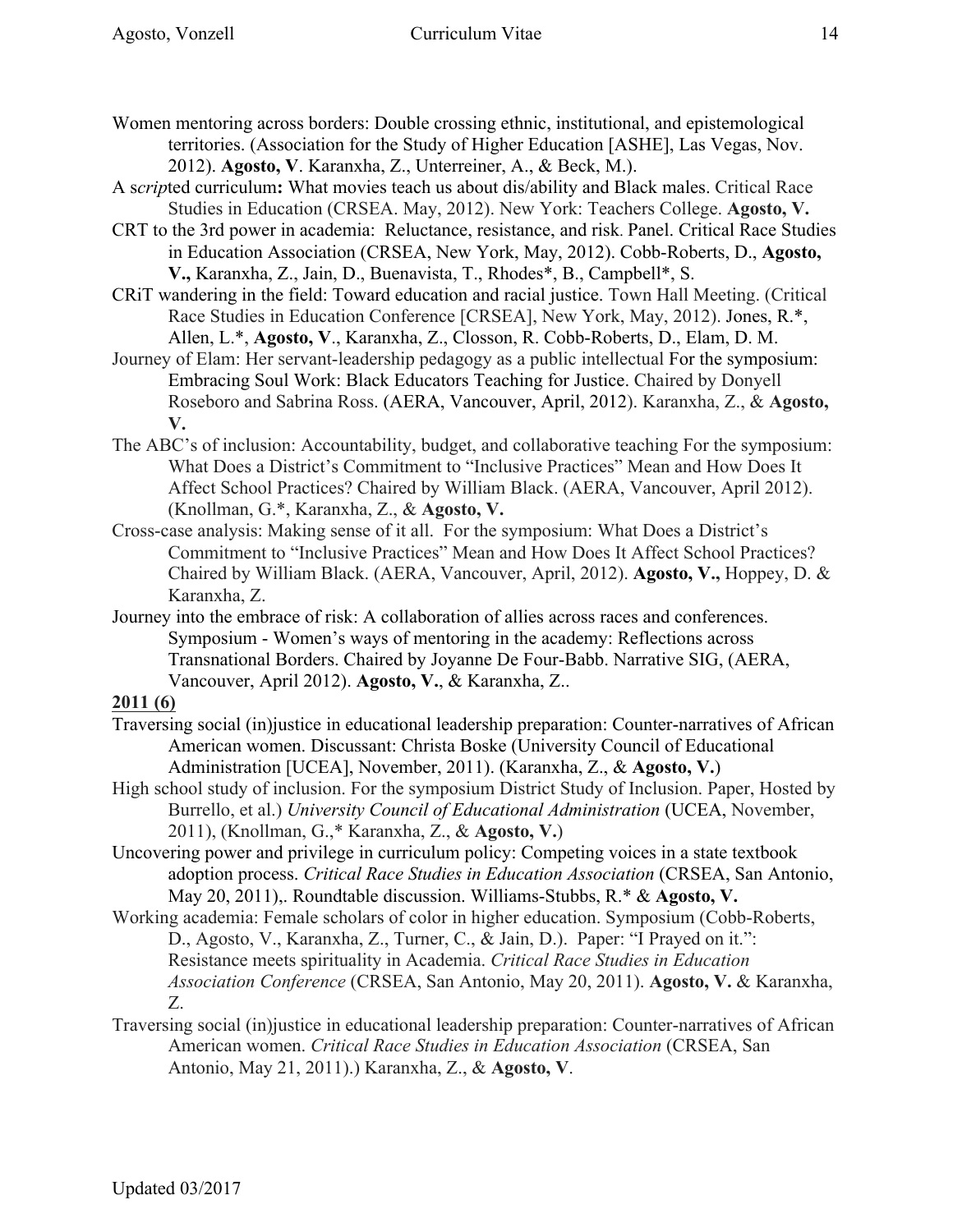Teacher leadership: Black females experiencing and enacting social justice. *Critical Race Studies in Education Association* (CRSEA, San Antonio, May 20, 2011). **Agosto, V.,** & Karanxha, Z.

### **2010 (8)**

- Equity, social justice, and quality in school leadership preparation: A critical self-assessment to build criteria for candidate selection*, American Evaluation Association (AEA,* San Antonio, November 2010). Bellara,\* A., Karanxha, Z., & **Agosto, V.**
- Searching for the needle in a haystack: A social justice orientation among aspiring leaders. University Council for Educational Administration (UCEA, New Orleans, October, 2010) *Paper presentation.* **Agosto, V.**, & Karanxha. Z.
- Self-assessment for equity (SAFE). University Council for Educational Administration. Paper presentation. (UCEA, New Orleans, October, 2010). Karanxha, Z., **Agosto, V.,** & Bellara, A.\*
- The hidden curriculum: Candidate diversity in educational leadership and policy preparation. Paper presentation (University Council for Educational Administration [UCEA], ), New Orleans, October, 2010). **Agosto, V.,** Karanxha, Z., & Bellara, A.\*
- Battling inertia and confronting racial diversity in the echelons of educational leadership. Paper presentation. (National Race and Pedagogy Conference, Puget Sound, October, 2010), **Agosto, V.,** Karanxha, Z. & Bellara, A.\*
- Critical race theory (CRT) based praxis in educational leadership. Paper presentation. Critical Race Studies in Education Association Conference (CRSEA, Salt Lake City, May, 2010). **Agosto, V**., Karanxha, Z., & Bellara,\* A.
- Refractions of identity: Social bi/racial justice, Paper presentation. (American Education Research Association (AERA, Denver, April, 2010). **Agosto, V.**
- Education they inspire. Paper presentation. (Association of Teacher Educators [ATE], Chicago, February 15, 2010), **Agosto, V.**

### **2009 (5)**

- The education they inspire, National Association for Multicultural Education (NAME, November 26, 2009), Denver, CO. Roundtable discussion. **Agosto, V.**
- The education they inspire, (Bergamo Conference, Dayton, October 17, 2009). Paper Presentation. **Agosto, V.**
- Social justice ally, mentor, model: Incongruent conceptions from a biracial and Critical Race Theory perspective, Supporting and Retaining Diverse Faculty: Research, Scholarship, Mentoring, and Tenure, Institute on Race and Ethnicity, Milwaukee, WI, April 16, 2009 Paper Presentation. **Agosto, V.**
- Incongruent conceptualizations: Prospective teachers of color as mentors, role models, and social justice allies, American Educational Research Association (AERA, San Diego, April 17, 2009). Paper Presentation. **Agosto, V**.
- Incongruent conceptualizations: Prospective teachers of color as mentors, role models, and social justice allies. (Social Justice and Equity Conference, Pomona, New Jersey, March, 28, 2009). Paper Presentation. **Agosto, V.**

### **2008 (2)**

Prospective teacher of color: Pathways and orientations to social justice values. Paper Presentation. American Educational Research Association (AERA, New York, March, 2008). **Agosto, V.**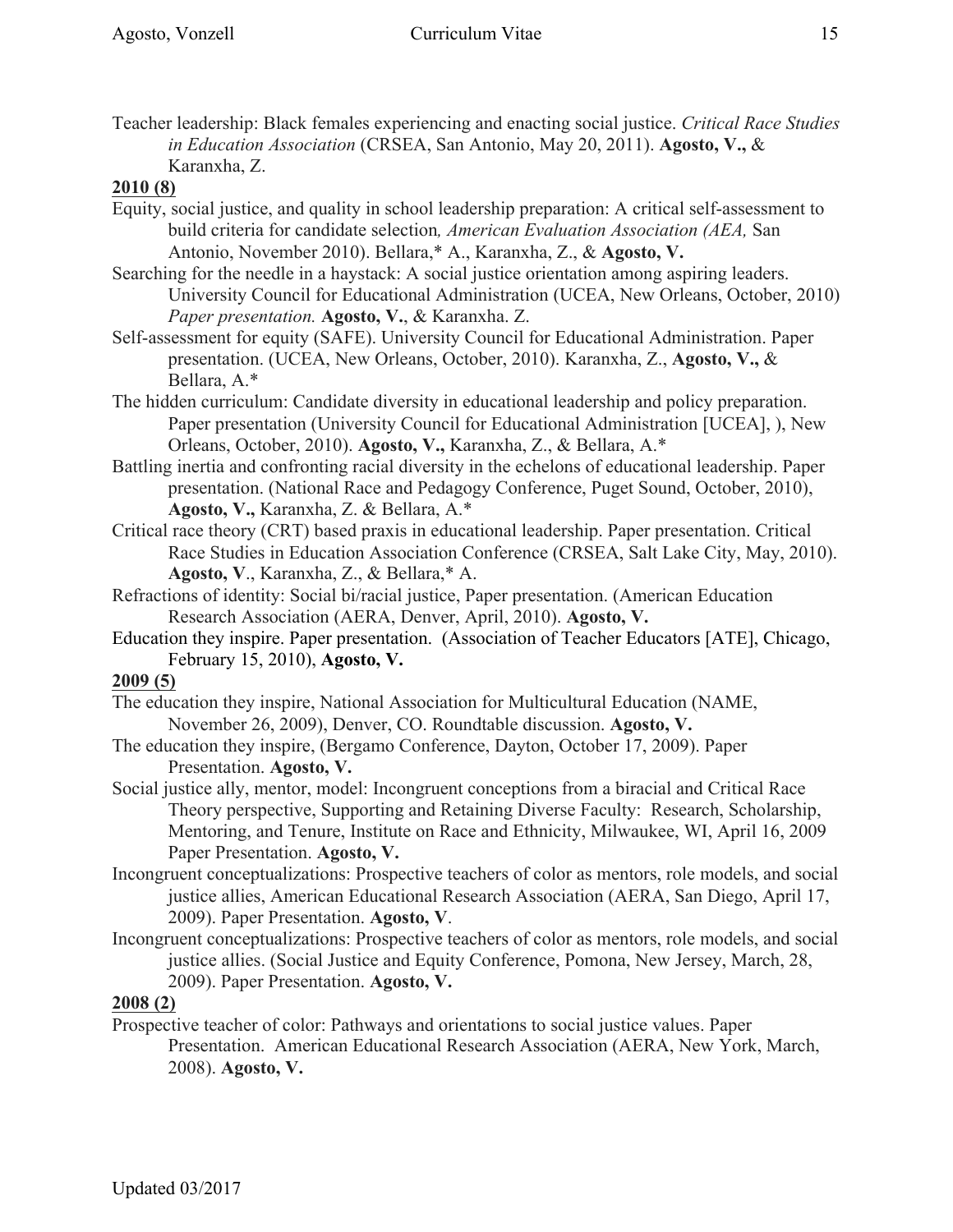Prospective teacher of color: Complexity in the articulation of social justice values. Graduate Student Forum. (ATE, New Orleans, February, 2008), **Agosto, V.** 

#### **2006 (1)**

Intratexturealities: The poetics of the Freedom Schools (1964). Paper Presentation. (American Educational Research Association [AERA], Division B Curriculum Studies, San Francisco, April 7, 2006). **Agosto, V.**

#### **2005 (1)**

Missing in action: Locating bodies in progressive education. Roundtable II Discussion. Disability Studies Special Interest Group, (American Educational Research Association [AERA] Conference, Montréal, Quebec, April 11, 2005). **Agosto, V.**

#### **2004 (1)**

What are we tripping on?: Transgressing the fault lines in the preparation of multicultural educators. Discussion. National Association of Multicultural Education (NAME Conference, 2004), Kansas City, MO. (**Agosto, V.**, and Grant, C. A.).

#### **REGIONAL PEER-REVIEWED CONFERENCE PRESENTATIONS** 2012

Absence and ubiquity: Identifying and challenging Dis/ability narratives in popular culture. Midwest Popular and American Culture Association (MWPCA/ACA, Columbus, October, 2012). Roundtable with **Agosto, V.,** Ali, A., Duchastel, C., & Johnson, M. [INVITED]

### 2011

What movies teach us about dis/ability: Lessons for school educators and leaders. Paper Presentation. Midwest Popular and American Culture Association (MWPCA/ACA, Milwaukee, WI, October 16, 2011). Section on Disability & Popular Culture. **Agosto, V.**

#### **SYMPOSIA**

#### 2012

Assessment: In conversation with social justice. UCEA Center for Educational Leadership and Social Justice, 5<sup>th</sup> Annual Duquesne Educational Leadership Symposium (DELS, May, 2012). "Connecting Assessment and Social Justice: Moving Beyond the Politics of Accountability". (**Agosto, V.**, & Jones, R.\*) [INVITED]

### **WORKSHOPS/COLLOQUIA**

#### 2016

Diversity, Attrition and Clinically-Rich Undergraduate Teacher Preparation: Challenges and Support for Multicultural Students,  $13<sup>th</sup>$  Annual Diversity Summit (March 31, 2016) Van Ingen. S., Danielle, D., & Agosto, V.

### 2011

Collaborative biographies and counter-narratives in social justice educational leadership. (Narrative Research in Progress Conference, May 27, 2011, Anchorage, Alaska. **Agosto, V.**, & Karanxha, Z.

### **KEYNOTE ADDRESSES**

2016

Women Advancing (in) Academia, April 15, 2016, Diversity Speaker Series, Miami University 2013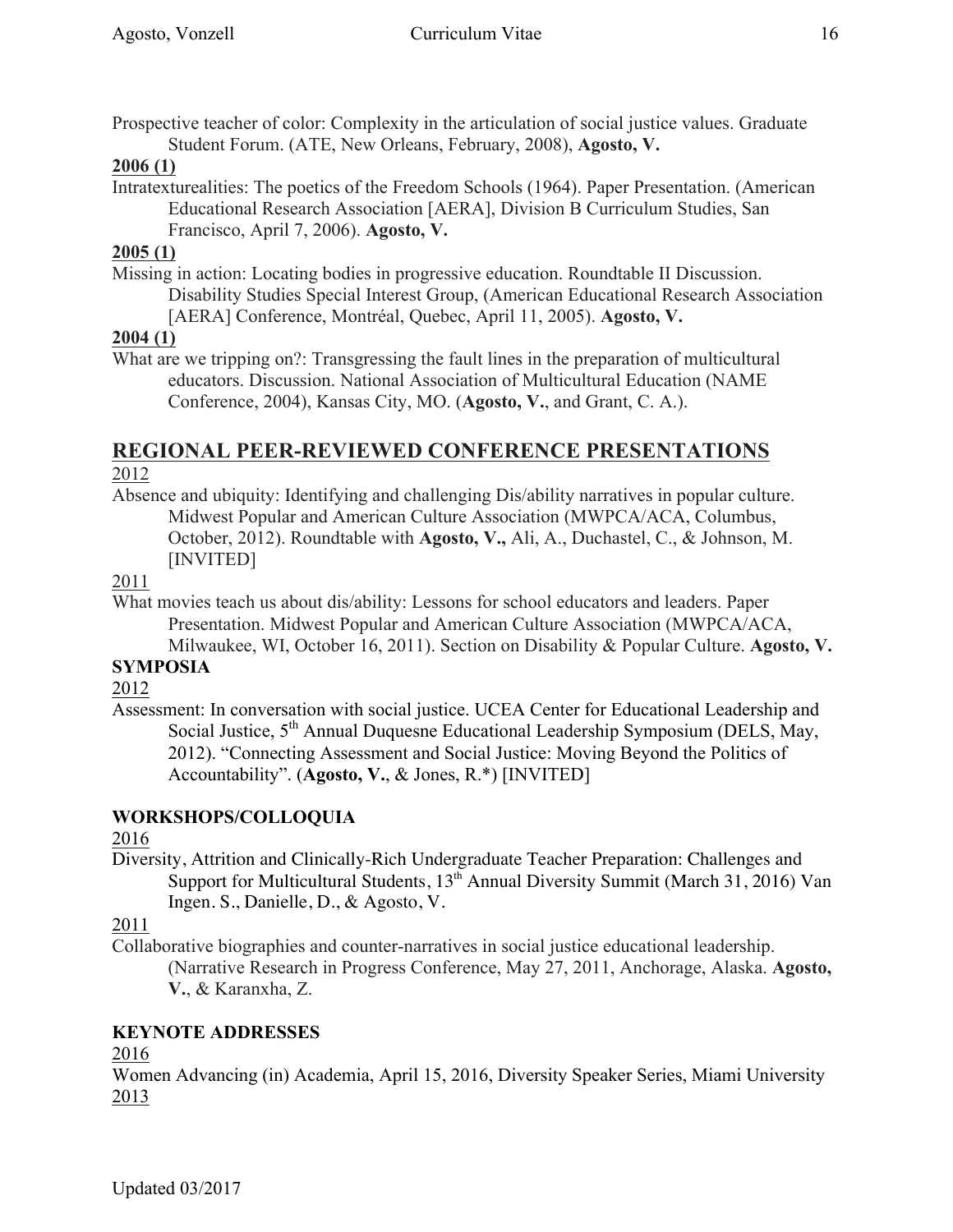Pledge to shine bright like a diamond: Increasing presence by using technology. Technology Summit. April 19<sup>th</sup>, College of Education

# **RESEARCH PROJECTS**

- 2017: Play it forward leadership (PlayFl): Transformative arts-based approaches to dialogue and development in education. The study on the use of arts-based approaches to facilitate leadership development and dialogue focused on problems of practice in education. Principal investigator: Agosto, V. Co-Investigators are Andrew Bratspis\*, Tara Nkrumah\*, LaSonja Roberts\*, and Maria Migueliz Valcarlos\* (IRB submitted 2/2017). Accepted for presentation at UCEA, 2017.
- 2016: Resident Assistants (RAs) who identify as Black women. The purpose of this study was to understand how the climate of a predominantly White institution and how women undergraduates who identify as Black navigate is a students and employees (RAs). This work contributes to understandings of race and gender related to student success and leadership. It informs the fields of higher education, namely student affairs, and educational leadership. (IRB approved March 2016; Dissemination outcomes: 1 article published 2017, *NASPA Journal about Women in Higher Education)* w/ Ericka Roland\*
- 2015-2017: Exploring reasons for premature exits from a preparation program. Since the inception of a teacher preparation program emphasizing clinically experience in 2011, there had been few who prematurely exited the program. However, of those who have most were from populations under-represented in the teaching profession. Co-Principal Investigators Danielle Dennis, Sarah Van Ingen, and Vonzell Agosto. (IRB app 10/28/2015**).** Pro00023756**).** Presented at USF's 13 Annual Diversity Summit: AERA 2017, paper in progress 2017).
- 2015-2016: Life histories and legacies in educational leadership. As study of how school administrators narrate their leadership and identity development. These partial life story narratives focus on mentoring and provide insight into their lives and legacies as people from historically marginalized groups (related race, ethnicity, and/or sexual orientation). (IRB Pro00021459 expired 3/16). Dissemination outcomes: Presented at AERA; Published in *National FORUM of Educational Administration and Supervision Journal* with Angel Hernandez\* and Heather McConnell\*.
- 2014-2015: Swarming and Distributing: Alternative Movements in Mentoring and Faculty Development for Women in Educational Leadership. This study 1) examines the relationship between mentoring and faculty development among women faculty in educational leadership, including how they create and use knowledge; 2) interrogates how the activities of reflective and creative intelligence in mentoring and faculty development are supported and constrained. Co-principal investigator with Bristol, Karanxha, & Nganga (Principal Investigator) (IRB Approval 2014 # IRB-1408005-EXM: AERA 2016; In progress).
- 2013-2017: Girls and Discipline: Intersections of identity. This is a multi-case study with girls in various communities, organizations, and schools. Discipline is addressed as a socializing influence on the identity and experiences of girls of color. The role of the hidden curriculum and leadership (teachers, administrators) are explored. Agosto, V., Karanxha, K., Cobb-Roberts, D., McConnell, H., Allen, L.\* (IRB extended to 2017). Dissemination: Presented at AESA 2015 and UCEA 2016. 1 chapter in book published with Routledge, 2017; 1 revised and resubmitted 3/2017 to the *Journal of Negro Education*.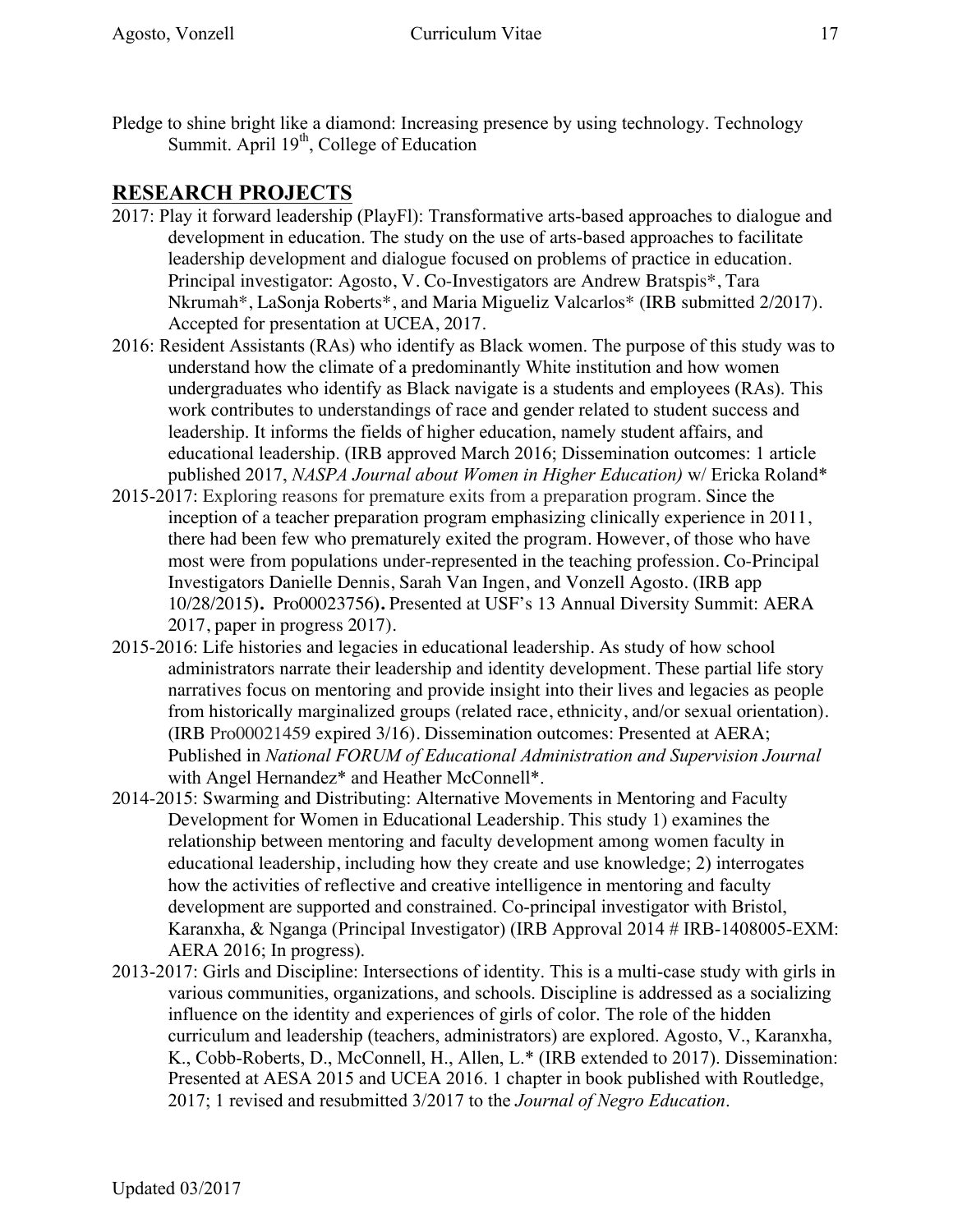- 2013-2014: Building culturally relevant curriculum from the legacy of a namesake school: This project involves unit planning based on a digital collection of artifacts in order to create culturally relevant curriculum. This research component involves constructing a life history of the school, supporting the development of culturally relevant curriculum by teacher leaders, and exploring the influence and practice of the school principal as curriculum leader (Policy and document analysis: 1 article published in the *Journal of Curriculum and Pedagogy* 2017 with Charles Kyobe\* and Donna Elam.
- 2012-2017: The construction of the "worker on the autism spectrum": A critical interpretive synthesis. Jennifer Wolgemuth, Vonzell Agosto, Roderick Jones\*, Michael Riley\* (IRB approved; Dissemination outcomes: AERA 2015 - 2016; 2 articles published in *Disability & Society,* 2016; *Education Researcher* 2017*.*
- 2014-2016: The past, present and future of assessment with Jennifer Wolgemuth and students Anne Anderson\*, Aimee Frier\*, Michael Riley\*, Kathryn Morphew\*, Rocky Tyler\*, Stephanie Green\* Dissemination: Published article in *The Qualitative Report;* Two articles in process on dystopia and objects.
- 2010-2012: Program evaluation of leadership preparation for social justice through equity lens. Self-assessment for equity (SAFE). Principal Investigators: Zorka Karanxha and Vonzell Agosto. IRB expired. Disseminations outcomes: Published 3 journal articles and 2 book chapters).
- 2010-2011: Inclusive education. PIs Leonard Burrello & Jeannie Kleinhammer-Tramill. (Report)
- 2004-2006: Qualitative research project: How Latinos experience the preservice teacher program in a university with a predominantly white student body. PI: Mary-Louise Gómez. (IRB expired; Dissemination outcome: Published 2 journal articles)

# **FUNDED GRANTS (\$3, 751, 403.00)**

### 2016-2017 Funded

Agosto, V. (Principal Investigator). *Play it Forward Leadership (PlayFL): Transformative Theatrics.* (1 year, 2016). Office of Community Engagement and Partnership's (OCEP) Community Engagement Grant, \$4,000.00 (2016-2017). The project provides leadership development for youth and adults to facilitate and engage in co-generative dialogue across communities of students, educators, administrators, families and community members using theater techniques that foster anti-oppressive processes and outcomes. Tara Nkrumah, Andrew Bratspis (USF students) in collaboration with the Farmworkers Self Help Organzation's Dreamers Teatro Crew – Theater Director Cornelio Aguilera.

#### 2014-2019 Funded

Kleinhammer-Tramil, P. J., Karanxha, Z., & **Agosto, V.** (2014). (Co-Principal Investigator). *Preparing Leaders for Faculty Roles in Special Education Policy Studies (SEPS)* (5 years). U. S. Department of Education, Office of Special Education Programs, Grant (CFDA) # 84.325D. \$1,245,861 (5 year total). Funded, 2014. (Co-authored, taught course, directed student research).

#### 2011-2014 Funded

Burrello, L. C., Rolle, R. A., Black, W. R., Karanxha, Z., **Agosto, V**. (2011). Co-Principal Investigators. USF and Gulf Coast Embedded Leadership Preparation Program. *Race to the Top*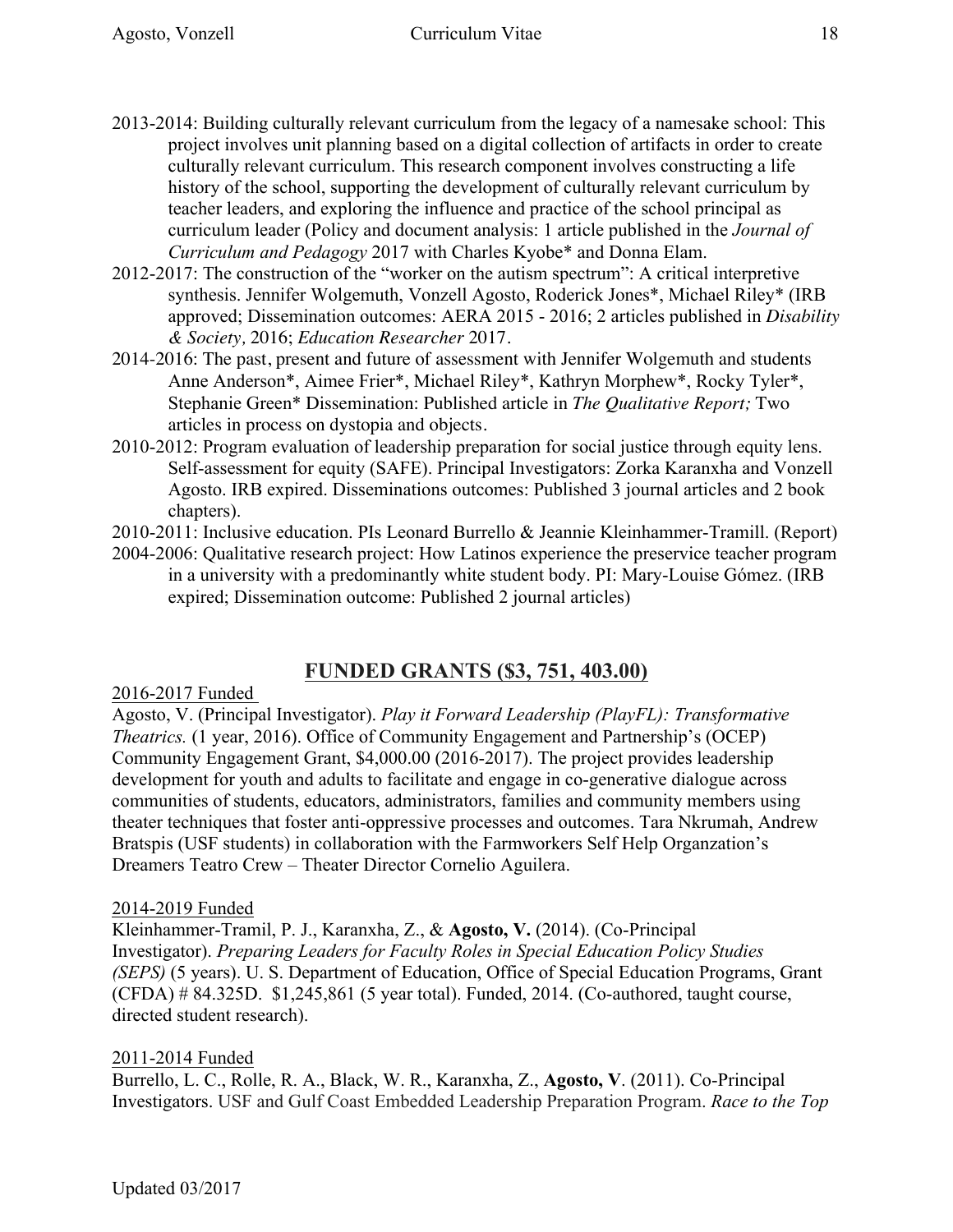*Job-embedded Principal Preparation Program* funded by Florida Department of Education, Grant (CFDA) #84.395A. \$2,500,000 (3 year total). **2011-2014.** (Helped to write the grant; Serve as liaison to interns, conduct site visits monthly, read and provide constructive feedback on monthly reflections, teach, attend district partner meetings, and presentation inquiry institutes).

# **PROFESSIONAL SERVICE**

I bridge teaching and research to professional service that promotes equitably excellent education characterized by diversity and supported by technology and the arts.

# **SERVICE TO THE PROFESSION**

# **National Organizations**

Program Co-Chair AERA Division B Curriculum Studies, 2017-2019

Communications Chair, Leadership for Social Justice Special Interest Group, AERA, 2016-2018 Executive Member of the Governing Council of the Curriculum & Pedagogy Group, 2015-2018 Vice-President, FL Chapter of the National Association of Multicultural Education, 2015 - 2017 Member of FL National Association of Multicultural Education Advisory Committee, 2013-2014 Reviewer, Emerging Scholar Award, AERA Critical Issues in Curriculum & Cult Studies, 2016 Reviewer, Student Award Best Paper, AERA SIG Critical Issues in Curric & Cult Studies, 2014 Co-Chair AERA Division B Curriculum Studies Section 6: Arts, Youth, and Action, 2012-2014 Member of the Publications Committee: Leadership for Social Justice AERA SIG, 2011-2014 Member of the Program Committee: Critical Race Studies in Education Conference, 2011-2012 Member of the Program Committee, American Education Studies Association (AESA), 2015 Chair of Review Committee 21: National Association for Multicultural Education, 2011

## **Journals**

Co-Editor of the *Journal of Cases in Educational Leadership* 2013-2019 (Lead: 2015-2017) Editorial Board Member, [INVITED] *The Journal of Critical Media Literacy* 2017 Editorial Board Member, *Journal of Curriculum and Pedagogy* 2013-2017 Editorial Board Member [INVITED], *International Journal of Whole Schooling* 2014-2017 Invited Reviewer: *American Educational Research Journal* 2017 Invited Reviewer: *Teachers College Record* 2012, 2014, 2017 Invited Reviewer: *International Journal of Qualitative Studies in Education* 2014 - 2017 Invited Reviewer: *Education Administration Quarterly* 2011, 2012, 2013, 2015, 2016 Invited Reviewer: *Cogent Education,* 2017 Invited Reviewer: *Journal of Negro Education,* 2016 Invited Reviewer: *South African Journal of Philosophy,* 2016 Invited Reviewer: *Educational Studies,* 2016 Invited Reviewer: *Multicultural Perspectives,* 2016 Invited Reviewer: *International Journal of Multicultural Education,* 2016, 2017 Invited Reviewer: *Children and Youth Services Review,* 2016 Invited Reviewer: *Race, Ethnicity and Education* 2015 Invited Reviewer: *Journal of Cases in Educational Leadership* 2011, 2013 [Co-Editor 2013-19] Invited Reviewer: *Journal of Equity & Excellence in Education*, 2008, 2009, 2014 Invited Reviewer: *Journal of Teacher Education*, 2008 **Conferences** Invited Session Chair: "People of Curriculum: Gloria Ladson-Billings, William Pinar, Gayatri Chakravorty Spivak, and Jessica Benjamin" (AERA, 2017).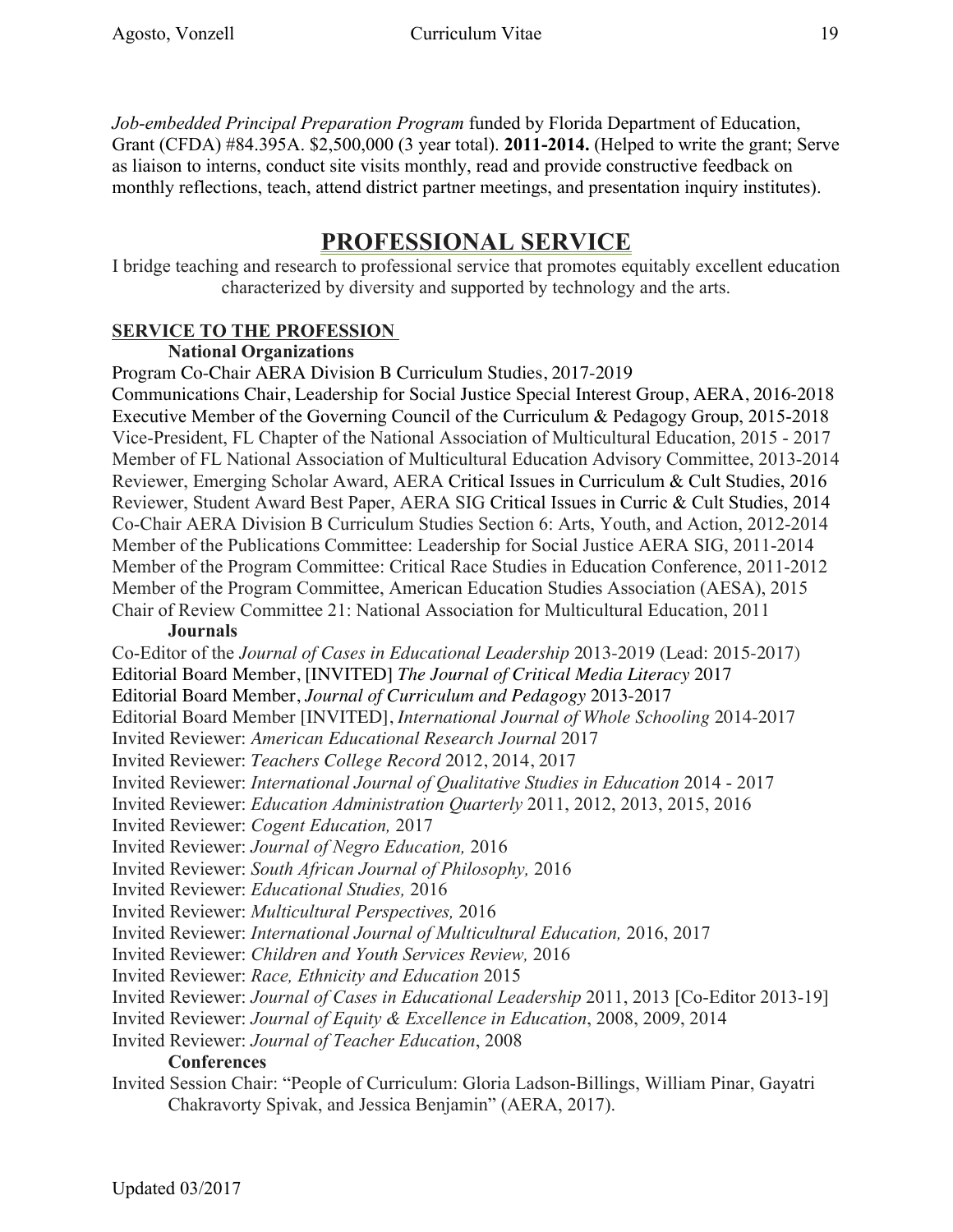- Invited Co-Chair with Crystal Laura of the Division B (Curriculum Studies) Highlighted Session, "Sandra Bland and the Responsibility of Educational Researchers to Say her Name." (AERA, 2017).
- Invited Session Chair: "The Principal, The Superintendent, & The Union" at AESA, 2015.
- Invited Session Chair: "Educational School Climate: Issues of Safety and Discipline" at UCEA, 2014.
- Invited Roundtable Chair: AERA Expanding the Social Imagination: Decolonizing, and Deconstructing Youth & Art, 2013

Invited Reviewer: Proposals: AERA Div. B Section 1 Critical -Post-Foundationalist 2013, 2016 Invited Reviewer: Proposals AESA: 2015

- Invited Reviewer: Proposals AERA Div. B: Historical, Philo, & (Inter) Disc. Knowledges, 2014
- Invited Reviewer: Proposals- National Youth At-Risk Conference, 2012, 2014
- Reviewer: Proposals UCEA conference 2009, 2010, 2013, 2014
- Reviewer: Proposals AERA SIG Leadership for Social Justice 2016
- Reviewer: Proposals National Assoc. for Multicultural Education (NAME), 2011 2013, 2015
- Reviewer: Proposals ASHE (Assoc. for the Study of Higher Education) 2012, 2013
- Reviewer: Proposals AERA SIG Race, Ethnicity, and Gender, 2011
- Reviewer: Proposals AERA Div. K: Sect. 4 Teaching & Teacher Education, 2011
- Reviewer: Proposals AERA SIG Scholars of Color, 2011
- Reviewer: Proposals AERA conference, 2010, 2011, 2012, 2013

# **SYSTEM OR UNIVERSITY – WIDE SERVICE**

Committee on Black Affairs (COBA) Member 2014-2015; Chair 2015-2018 Graduate Council Curriculum Committee Member, 2015-2018; Co-Chair 2017, Chair 2017-2018 Graduate Council Member, 2015-2018 System-Wide Committee on the Evaluation of Teaching – Member, 2014-2015

- (*Discuss all aspects of evaluation by students of the teaching/instruction by employees*) Student Organization, Special Olympics@ USF, Advisor, 2014-2015
- USF/COEDU Ad Hoc Committee Member for Online Course Evaluations, 2013-2014
	- *(Participate in monthly meetings, craft policy)*

# **COLLEGE-WIDE SERVICE**

Co-Chair of the Spring 2017 Colloquium Planning Committee and Distinguished Scholar Lecture, with Sarah Kiefer and co-members: Drs. Cobb Roberts, Nathan Fisk, Sarah Kiefer, Shannon Suldo, Jennifer Wolgemuth and Jennifer Schneider.

Graduate Programs Committee, 2015-2017 (*Assess materials for graduate programs*)

- Diversity Facilitator, Anchin Center, 2014-2017. (*Manage communication/coordination of diversity initiatives -campus or community-that are of interest to educators*).
- Undergraduate Programs Committee, 2014-2015. (*Assess materials for undergrad programs*) USF/COEDU Outstanding Latino/a Educator (OLÉ) Award, Co-Chair 2011-12; Chair 2012-14.
- (*Schedule and facilitate committee meetings, solicit and evaluate nominations, plan and*
- *host event, clerical work such as payment of stipends, videotaping; recruit volunteers*) USF/COEDU Member: Outstanding Latino/a Educator (OLÉ) Award Committee, 2010, 2011
- USF/COEDU Hiring Committee for Counselor Education, 2012-2013
- (*Read applications, deliberated on candidates, attended job talks, interviewed*)
- USF/COEDU Member Diversity Committee, 2009-2011; Co-Chair: 2012-2015

(*Co-Chair: Planned retreat, presented, organized meetings, forums*)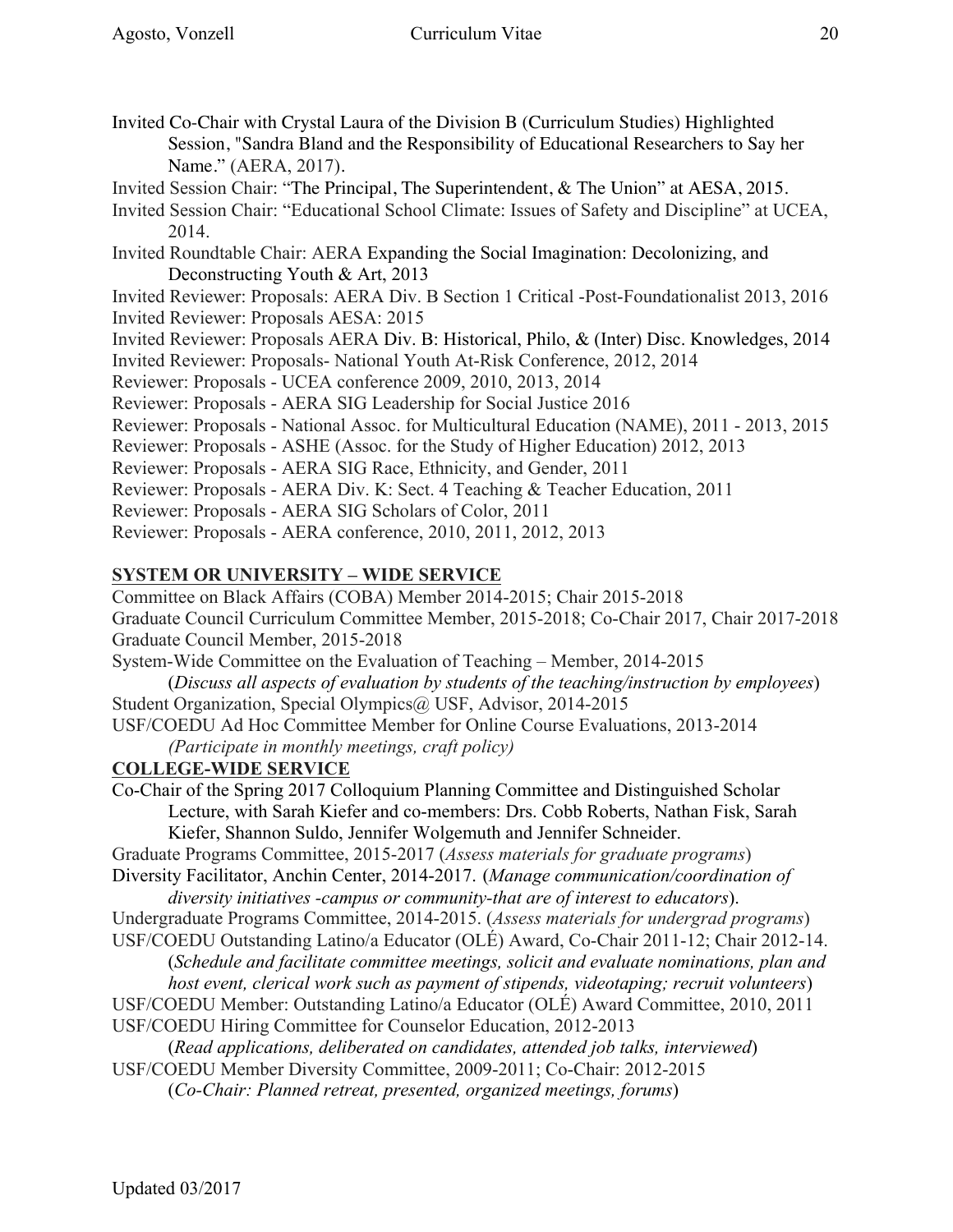USF/COEDU Member of the Technology Action Group (TAG), 2010-2013

(*Planned technology showcase, provided keynote address, attended monthly meetings*) USF/COEDU Member: Diversity Committee, 2009-2011 (*organized professional development*)

# **DEPARTMENTAL SERVICE**

The Academy for Teaching and Learning Excellence (ATLE), Faculty Liaison, 2017. Search Committee Member, 2016-2017 (USF ELPS) Assistant Professor (screened, interviewed) Ad hoc committee on Revising the Department's Governance Document 2016-2017 Doctoral Committee, 2011-13, 2015-17 (ELPS) (Evaluated applications) Masters Committee, 2009-10, 13-17 (ELPS) (Evaluated applications, developed procedures) Search Committee, 2014-2015 Instructor Position (Created screener tool, evaluated/interviewed) Department Social Media Manager, 2013 - 2016 (USF ELPS) (Created/monitored Facebook) Department Web Manager 2011-2012 (USF DELPS) Berbecker Scholarship Committee, 2011, 2015-16 (USF DELPS) Hiring Committee for Department Chair (USF DELPS), 2009-2010

### **PROFESSIONAL DEVELOPMENT ACTIVITIES PROVIDED National Professional Development Provided**

2017

- Sisters of the Academy (SOTA) Research Boot Camp, Senior Scholar Mentor, Tallahassee, FL Aug. 1-5, 2017 Mentored 5 early career (junior) scholars and advanced doctoral students. [RE-INVITED]
- Mentor for the William L. Boyd National Educational Politics Workshop. Hosted by Division L in conjunction with the Politics of Education Association and UCEA at AERA 2017 [INVITED]
- Panelist for "Don't Look Past Me: Women Researchers in Academia, March 23, 2017. Hosted by the Graduate Student Applied Research Network and Elizabeth Miller in Anthropology [INVITED].

2016

- Sisters of the Academy (SOTA Research Boot Camp, USF Tampa, May  $9-13<sup>th</sup>$ , 2016. Mentored 5 early career (junior) scholars and advanced doctoral students. USF [INVITED]
- Mini-Lecture, "Matrix of Anti-Oppressive Education". USF Center for Leadership and Civic Engagement's (undergrads) Lunchtime Leadership Series: Social Justice 101 [INVITED]

2015

• Sisters of the Academy (SOTA) Research Boot Camp, Senior Scholar Mentor, Tallahassee, FL Aug. 2-8, 2015 Mentored 5 early career (junior) scholars and advanced doctoral students. [INVITED]

2014

• Invited to facilitate UCEA Modules from The Fund for Improving Post-Secondary Education (FIPSE), [INVITED] by Mark Gooden, UCEA Oct. 2014,

2013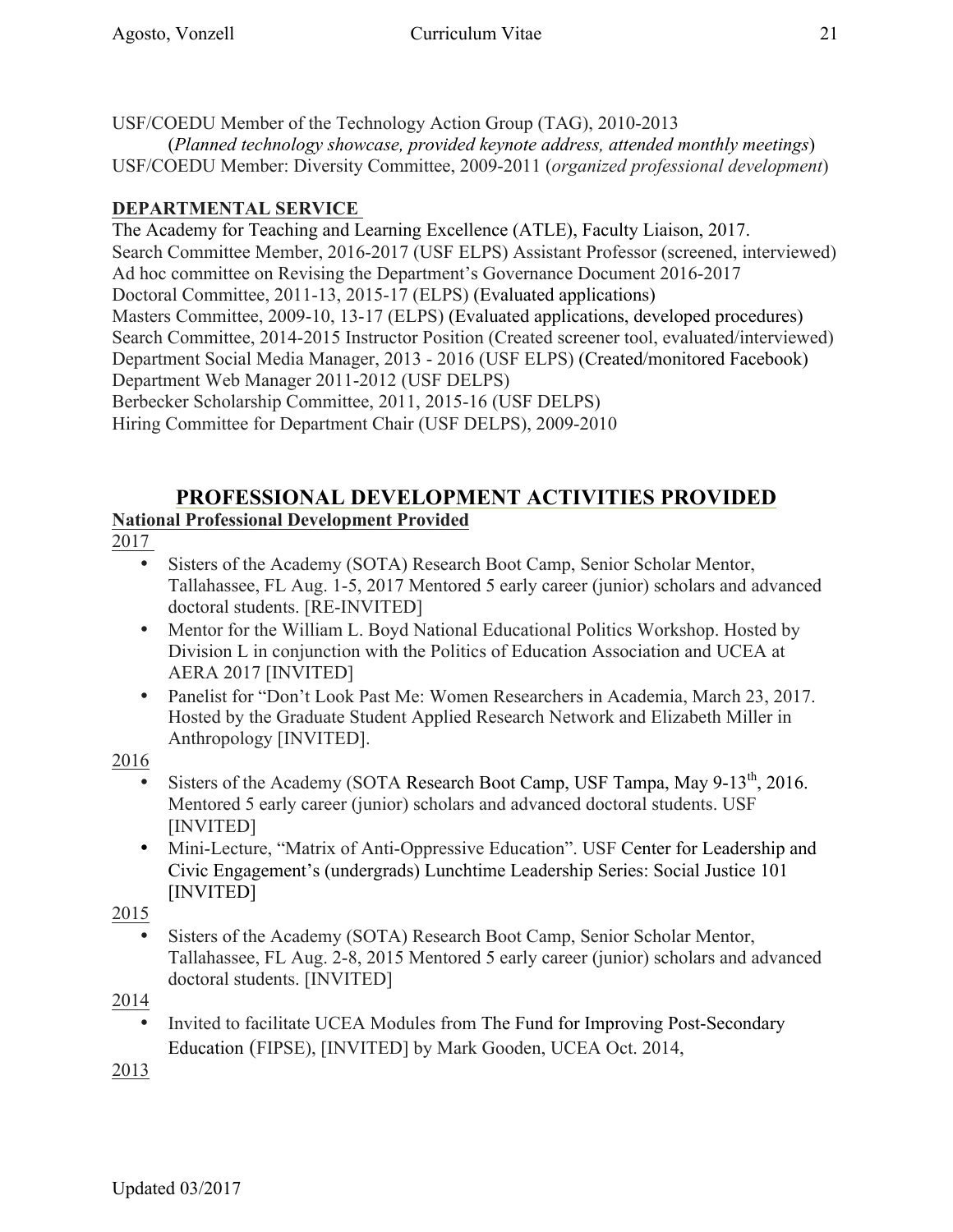• Facilitated adoption of UCEA Modules from The Fund for Improving Post-Secondary Education (FIPSE). [INVITED] by Mark Gooden, AERA April 30

### **College-Wide Faculty Development Provided**

### 2015-2017

- Philosophies of Inquiry Advisory Group Member, 2015, 2016, 2017
- Qualitative Research Inquiry Group, 2015, 2016, 2017
- 2013
	- Revise and Resubmit, Sacrifice or Surrender: Methodological and Ethical Struggles in Publishing Qualitative Research. Jennifer Wolgemuth, **Vonzell Agosto**, Zorka Karanxha, & Deirdre Cobb-Roberts. Center for Research Evaluation & Measurement. [INVITED]
	- Pledge to Shine Bright like a Diamond: Using Technology to Increase Presence for the USF College of Education Technology Summit. April 19, 2013

### 2012

- Critical Media Literacy: Diversity Committee (November, 2012)
- Teaching Philosophy and Personal Identity Dev. Diversity Committee (February, 2012)
- Technology Summit Planning Committee, USF COEDU, Hosted NVivo Webinar (2012)

### **Professional Development Acquired**

2013

- TO 101: How to Teach Online. Professional development course. A faculty certification course provided by Innovative Education -University of South Florida, Nov.– Dec. 2013
- Using Popular Culture in Your Teaching: E-teaching and tech workshop. Nov. 2013

2012

- *Cultural Proficiency: A Way of Working in the World Webinar.* Thursday, June 21, 2012 with Kikanza Nuri-Robbins.
- *Research-Mentoring Program for Early Career Scholars of Color.* AERA, Hosted by the Committee on Scholars of Color in Education (CSCE). Mentor: Judy Alston (April, 2012)
- *My Ed. Leadership Lab and Course Connect Webinar* (February 2012), Hosted by Pearson. Online web course supplementary materials.

2011

- *Articulate Academy* (2011-2012). Selected to participate in an online course conversion workshop and year long initiative at USF through use of advanced software (*Articulate*).
- *QSR International Webinar* (2011): Looking at your data through multiple lenses: A practical guide. Lead by mixed methods research practitioners Leech & Ongwuebuzie.
- *Narrative Research in Progress Conference* (May 27, 2011). Collaborative Biographies and counter-narratives in social justice educational leadership. Selected to participate in a weeklong workshop developing narrative research project. Hosted by Cathy Coulter and Stephanie Pinnegar. Guests Tom Barone & Shaun Murphy.

2010

• *AERA Preconference Institute* (2010): Social Justice Activism. Selected to participate in a two-day institute on bridging scholarship and activism toward social justice. Hosted by Division B: Curriculum Studies: Hosted by Fran Huckaby and Leslie Bloom. Guest Speakers: Kevin Kumashiro, Erica Meiners.